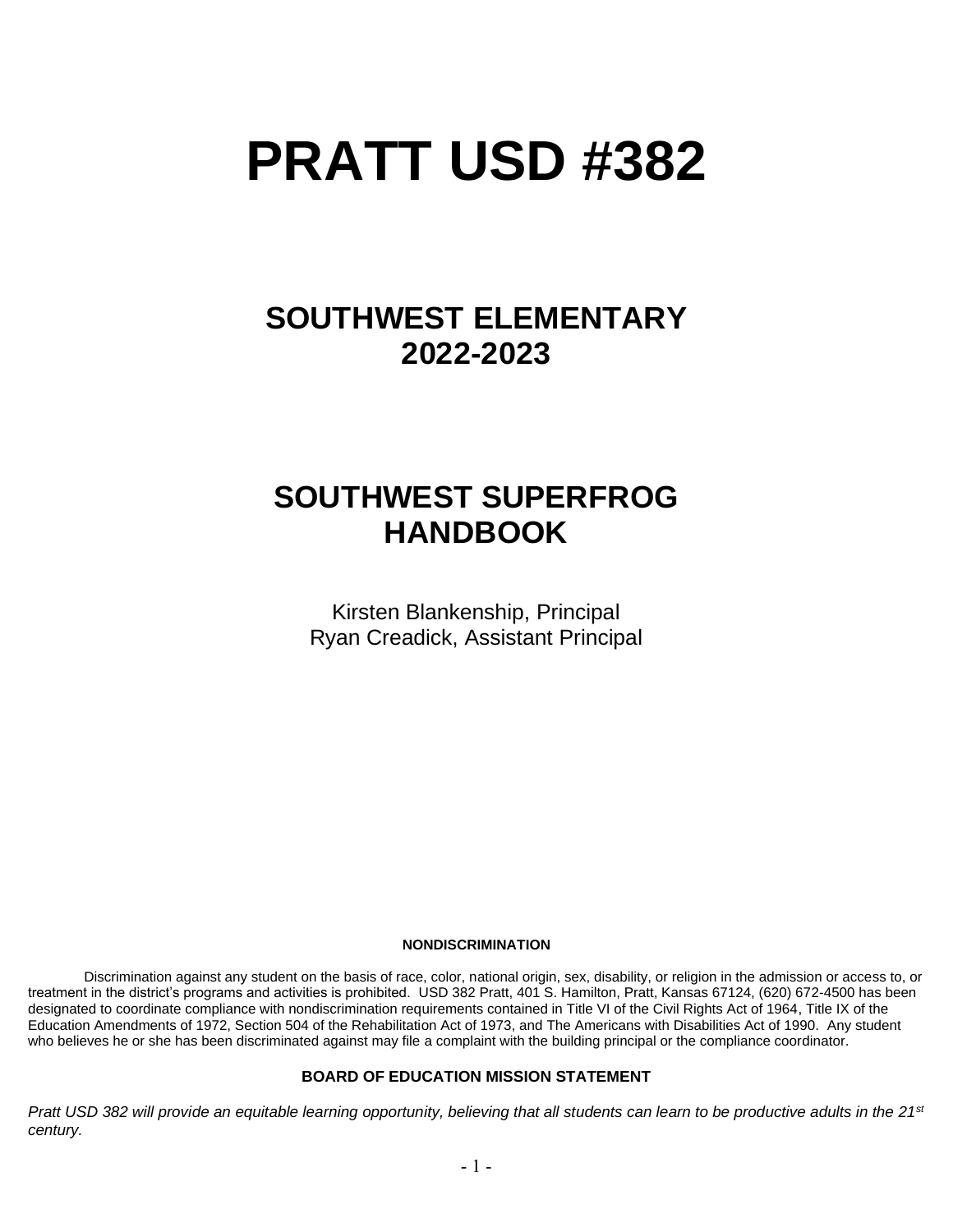#### **Schoolwide Title 1**

Southwest Elementary has a schoolwide Title 1 program, which allows us to raise the academic achievement for all of our students. No student identification is made that renders them eligible or ineligible to participate in our Title 1 program. We use the Multi-tiered System of Support program (MTSS/ Leap Up) to support our students' educational achievement in reading and math. There is a digital copy of the Title 1 plan and the Parent Involvement policy on the [www.usd382.com](http://www.usd382.com/) website under SW Elementary School, Title 1- Parent Information.

#### **PTO - Parent Teacher Organization**

All parents of Southwest students are automatically members of the Southwest Parent Teacher Organization There are no dues or special requirements for membership. We do, however, encourage and depend upon each family to participate in school activities and to assist PTO when called upon. At Southwest, parents & guardians are encouraged to volunteer in their child's classroom whenever possible.

#### **Site Council**

In accordance with law K.S.A. 1992 K.S.A. 72-6439(c) as set forth by the Kansas Legislature, each school in the state of Kansas shall have a school site council. The law states: "School site councils shall be responsible for providing advice and counsel in evaluating state, school district, and school site performance goals and objectives in determining the methods that should be employed at the school site to meet these goals and objectives." The Southwest Site Council is a committee that meets at various times throughout the school year.

#### **ACADEMICS**

#### **Teacher-Student Relations**

It is the desire of the school to maintain good student-teacher relationships at all times. Students are asked to show respect to teachers at all times, with all staff having jurisdiction over any student at any time.

#### **Parent-Teacher Conferences**

Parent-teacher conferences are a vital part of the educational process. They offer a working relationship between home and school and provide guidance for both the teacher and the parent. Conferences are scheduled for the first and third nine-week grading periods of the year. You will receive a letter from your child's teacher stating the time for your child's conference. Dates for the conferences can be found on the school calendar.

#### **MTSS/ Leap Up**

Students are benchmark assessed three times per year using the AIMSweb program as the academic screener in math and reading. Students may qualify for extra support in reading and/ or math each benchmarking period. Leap Up is the designated daily time for students to receive extra instruction from a Leap Up staff member when there is either a deficiency in reading or math, or when a student qualifies for enrichment outside of their general education classroom. Students who do not go to the Leap Up room or enrichment room during MTSS/ Tier time receive enrichment in the general education classroom. All students are eligible to participate in Leap Up daily, as we are a Schoolwide Title One program. Information about the Leap Up program, as well as a description of grade level assessments and qualification for services, is sent home to parents in August and after each benchmark period.

#### **School Improvement Team (SIT)**

Students with an academic and/ or behavioral concern can be referred by the classroom teacher or the parent to the SIT team. The SIT team discusses student academic and behavioral data and progress, provides suggestions and ideas for interventions to help the student improve, and makes referrals for special education evaluation.

#### **IEP**

 Students who have an Individualized Education Plan (IEP) receive the appropriate special education services within the school. An IEP can be reviewed and amended at any time at the request of either the school or the parent, during an IEP meeting. The IEP will be reviewed once per year with the appropriate Southwest staff and the parent.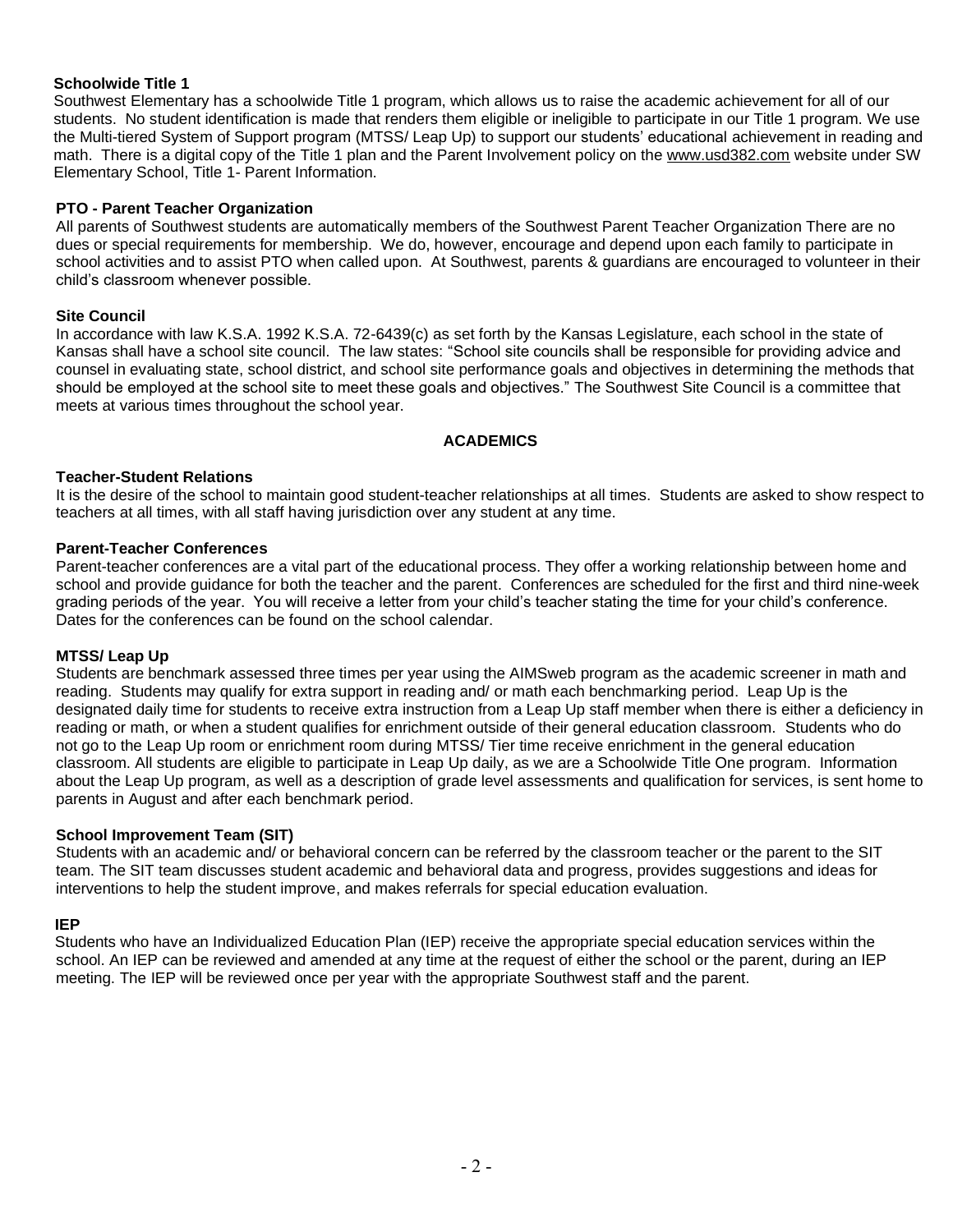#### **Report Cards**

 Report cards will be sent home following the end of the grading period and at the end of the school year. Please feel free to contact your child's teacher about any questions you might have concerning his or her report card. The teachers are scheduled to be in their classrooms until 3:50 p.m. each day, and this is usually a good time for a conference. It is wise to call the school and make an appointment. We are always happy to arrange for a Parent-Teacher conference.

| Grades will be determined by the following scale: |   |
|---------------------------------------------------|---|
| 100-90 %                                          | A |
| $89 - 80 \%$                                      | R |
| 79-70 %                                           | C |
| 69-60                                             | D |

59-0 % F

#### **State Assessments**

Southwest 3<sup>rd</sup> and 4<sup>th</sup> graders participate in Kansas State Reading and Math Assessments. Parents will receive score reports for their child.

#### **State Report Cards and Parents Right to Know**

States are required to publish information for parents on a report card. Each year the Kansas State Department of Education posts the State Report Cards for each district at [www.ksde.org.](http://www.ksde.org/) You may click on "State Report Cards" to locate the USD 382 state assessment test data, as well as other important information about our schools. Please take time to check out our report cards so you are more informed about the school district's performance.

If you would like to receive any or all of this information, please contact the district central office at 672-4500.

#### **AGE OF ELIGIBILITY TO ATTEND SCHOOL**

Per K.S.A. 72-1107, a child will attain the age of five years on or before August 31 of the school year to be able to attend kindergarten in the school district in which the child resides.

Any student who moves to Kansas and was enrolled in a program equivalent to the Kansas kindergarten program in another state and/ or country may enter the kindergarten program in Kansas provided they were five years of age by no later than December 31 in the school year they enrolled. (K.S.A. 72-1107)

Any student who has completed a kindergarten course maintained by a public school district or by an accredited private, denominational or parochial school in another state/ country and moves to Kansas and wishes to enroll in the first grade must be six years of age by no later than December 31 in the school year they enrolled. (K.S.A. 72-1107)

A child cannot begin school in kindergarten or first grade without a Certified Birth Certificate as proof of age. In the event the parent/ guardian is not in possession of the CBC, the child may begin school if the parent/ guardian submits a completed application and fee for a CBC to the elementary school, to be mailed by the school. A parent/ guardian can also submit proof of application, if the application was submitted independently by the parent. An example of proof could be a cancelled check, an online receipt, a fax from the state that an application was submitted, etc.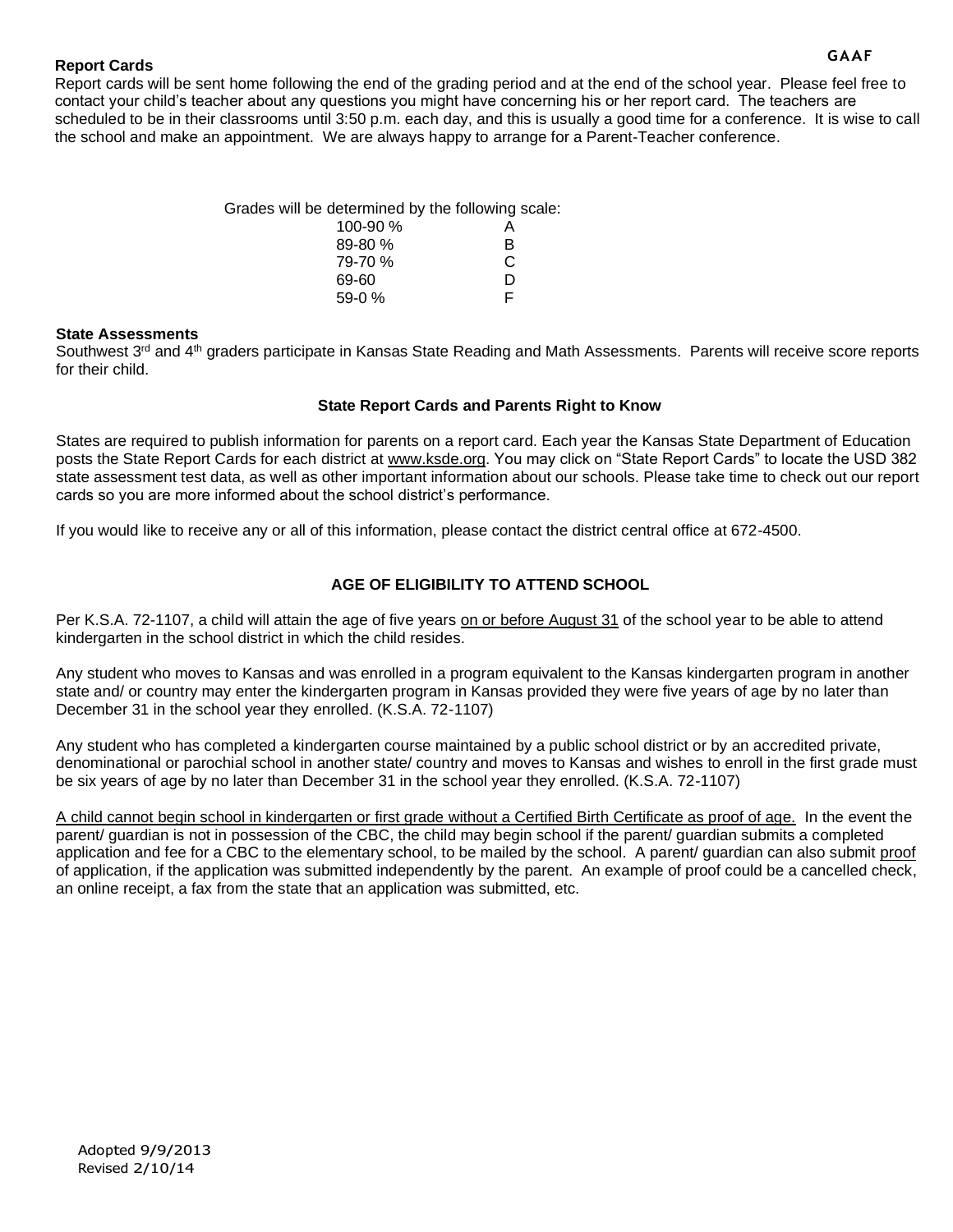#### **ATTENDANCE**

#### **Reporting an Absence**

When a child will be absent from school, it is the responsibility of the parent/ guardian to call the Southwest Office to report the absence NO LATER than 9:05 (one hour after the start of school). The phone number for the Southwest Office is (620) 672-4520. The Southwest Office opens at 7:30 a.m. for phone calls and in person assistance.

#### **Excused Absences**

Student absences are either excused or are unexcused. Absences that are excused, will not count toward the state definition of truancy. The following student absences will be excused for attendance purposes.

1.) Illness

a. A parent/ guardian may report a child as ill, **7 times per semester**, without required documentation of the illness. After the  $7<sup>th</sup>$  report of absence due to illness ( $8<sup>th</sup>$  occurrence) the parent must provide documentation to the school of the illness or the absence is UNEXCUSED.

- b. Documentation may come from the following sources:
	- -Doctor's Office

-School nurse (A parent may bring the child to school to be examined by the school nurse. If the school confirms the illness and the need to stay home, the absence will be documented and excused.)

-Testing is available in the school district. If testing indicates the child needs to remain at home due to illness, the absence will be documented and excused.

- 2.) Documented Absences
	- a. Funeral
	- b. Doctor appointment (for the child with proof of appointment)
	- c. Dentist appointment (for the child with proof of appointment)
	- d. Mental health appointment (for the child with proof of appointment)
- 3.) Principal Excused Absences (The building principal is the attendance officer for his/ her school. He/ she has the discretion to excuse absences that are reported but do not fall into the categories above).

#### **Unexcused Absences**

Student absences that are unexcused (UAB) will count towards the state definition of truancy and can result in serious consequences for the student and family. The following absences will count as unexcused.

- 1.) Parents who do not contact the school by 9:05 a.m. to report a student absence, will receive a phone call to discuss the absence. If the parent does not answer the phone or the absence is deemed unexcused, the absence will be recorded as UAB.
- 2.) If a child arrives to school after 9:05, without an excusable reason, the child's tardiness will be recorded as UAB for the attendance session(s). Excuses such as oversleeping, will not be considered as an excusable absence.
- 3.) Absence due to illness that is **undocumented** after the 7th parent excusal, will be recorded as an UAB.
- 4.) Any absence that does not fall into the excused absence category above, will be recorded as an unexcused absence.

#### **Truancy**

The state definition of truancy is defined as 3 **consecutive** unexcused absences, **any** 5 unexcused absences **in a semester**, or **a total** of 7 unexcused absences **in a school year**, whichever comes first.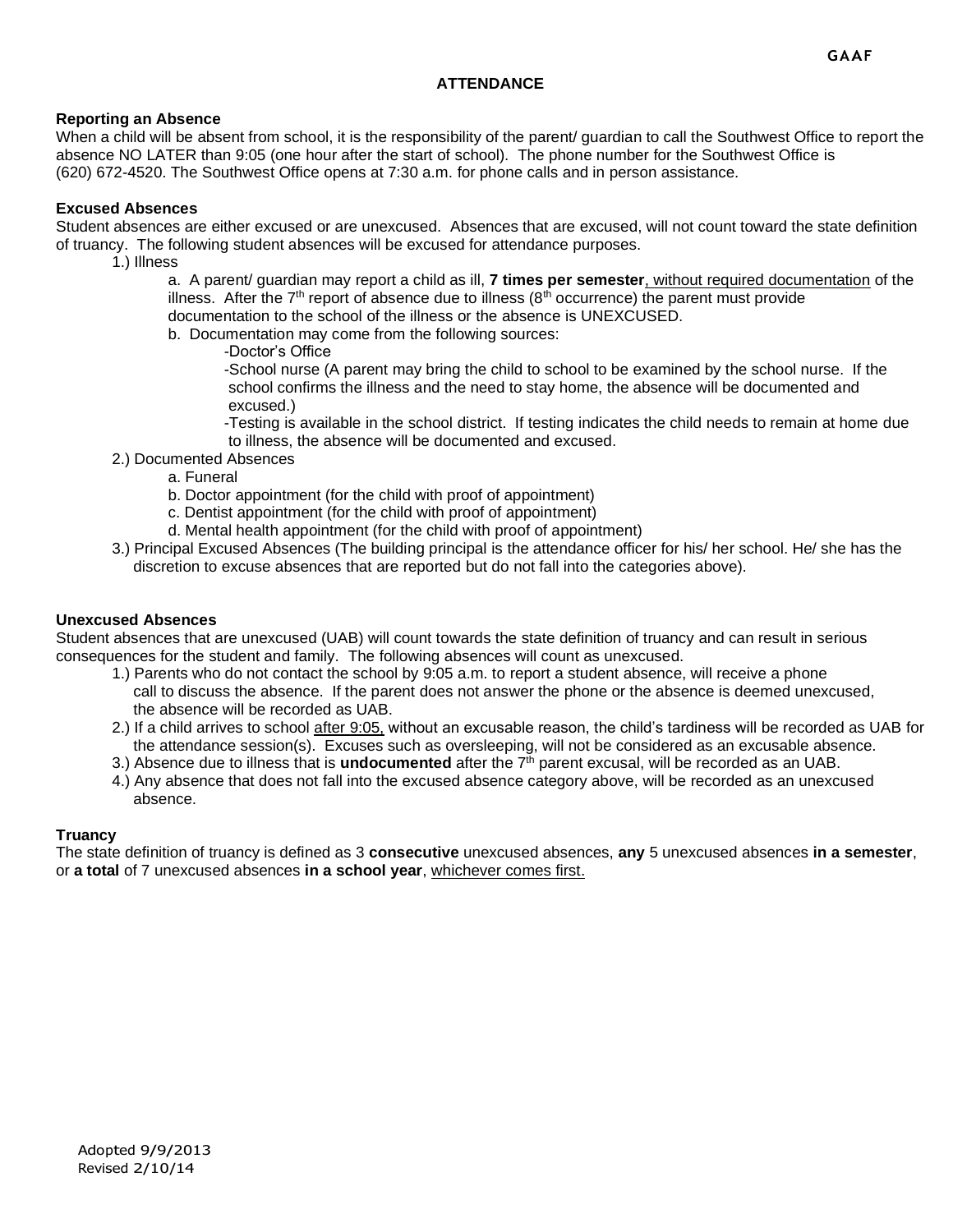#### **Pratt USD 382 Truancy Process**

Parents will be mailed letters/ contacted in the following cases:

-A letter will be mailed home **after** the 7th parent excusal of illness, without documentation, in a semester. The letter will inform the parent that documentation will be required to excuse an illness, beginning with the 8<sup>th</sup> incident of illness. An illness without documentation, beginning with the 8<sup>th</sup> incident, will be marked as UAB. (See policy above concerning illness under excused absences). Parent excusal of illness, without documentation, starts over at "0" in the 2nd semester. **A PowerSchool record of illness will be attached to the letter.**

-**After 3 UAB's in a semester or 5 in a school year**, the school social worker will contact the family either via phone or home visit to discuss missed days and ensure a plan is in place for not exceeding the allotted days of school that the State of Kansas allows a child to be absent.

-A truancy letter will be mailed home to let the parent know that the student has reached 3-5-7 (UAB), the state definition of truancy. The letter will let the parent know that a SARB (Student Attendance Review Board) meeting will be scheduled after the next UAB occurs.

-A SARB meeting will be held after a child has **exceeded** the State of Kansas definition of truant. A letter will be hand delivered to the parent by the district social worker/ SRO, indicating the day/time for the meeting.

#### **SCHEDULE AND BREAKFAST**

#### **Arrival and Departure**

Children may arrive to school and report to the blacktop and playground on the east side of the school beginning at 7:40 a.m. They will be supervised and allowed to enter the building at 8:00 a.m. In case of inclement weather, they will report to the hallway near their classroom upon arrival to school. No supervision is provided prior to 7:40 a.m. Children may arrive as early as 7:30 a.m., but only if they are eating breakfast and reporting directly to the gym.

- DAILY SCHEDULE
- 8:00 Line up bell
- 8:05 Tardy bell (start of the instructional day)
- 3:30 School dismisses

Students must leave the building when dismissed in the afternoon, unless they are given special permission to remain or are attending Beyond the Bell. Playgrounds are not supervised after school. For student safety and to keep traffic flow at a safe and efficient pace, it is recommended that students be dropped off southbound on New Street or westbound on 8th Street. No students are allowed to be dropped off in the North parking lot. This lot is reserved for buses and staff only.

#### **Keeping Children After School**

All students are dismissed at 3:30 p.m. If, for disciplinary or other reasons, students need to be kept beyond this time, arrangements are to be made ahead of time between the teacher and the parent(s). Students will not be kept for more than one hour, usually less, for individual help or for disciplinary reasons.

#### **Breakfast**

Breakfast begins at Southwest in the gym at 7:30 a.m. Breakfast is on a pre-pay basis. The free and reduced breakfast program is available for families who qualify. Students are encouraged to eat breakfast upon arrival at school. A second chance breakfast is offered to students who arrive too close to the start of the school day or have not had an opportunity to have breakfast at home. Bus students have plenty of time to eat first chance breakfast when they arrive to school and should be encouraged to do so. Students may not have first chance and second breakfast on the same school day. Breakfast is not served when there is a 1-2 hour delay of school due to inclement weather.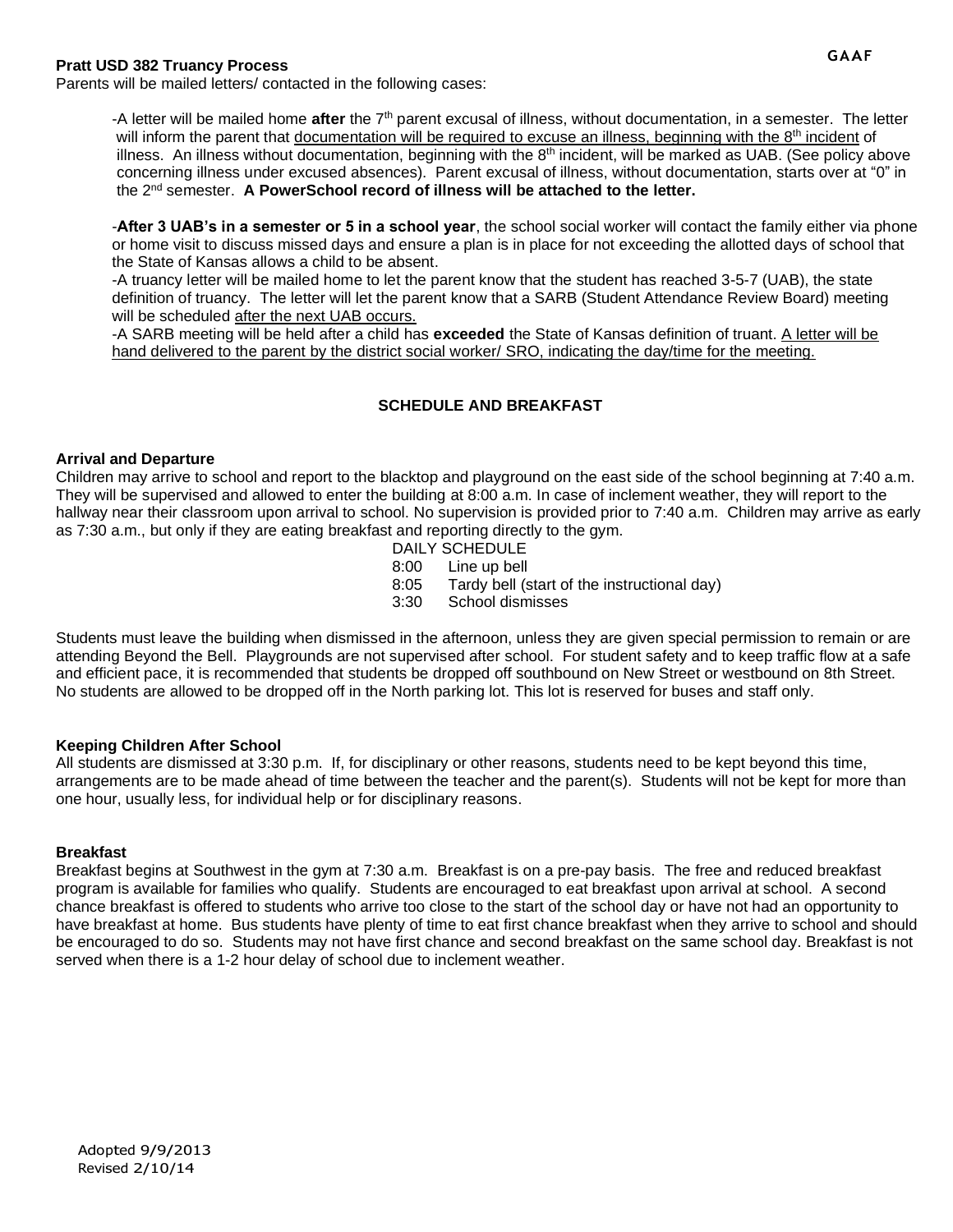#### **Administrative Action Plan:**

**Step 1: Conference.** Parents may be notified if necessary.

- **Step 2: Parent Contact.**
- **Step 3: Loss of Privilege**. May include loss of recess, isolation for lunch, loss of assembly attendance, etc.
- **Step 4: Out of Class suspension**. Student is removed from class time for less than 1 day.
- **Step 5: In School Suspension**. Student is removed from classroom and may not participate in school activities 1-3 days.
- **Step 6: Out of school suspension (short term)** Student is removed from school setting 1-10 days.
- **Step 7: Out of school suspension (long term) and / or Expulsion.** Long term suspension will be 11-90 school days. Expulsion will be 91-186 days.

| <b>Student Discipline Point Totals:</b>                                                                                                                                                                                                                                                                                                                                               | <b>Action Taken:</b>                                     |                                                                |
|---------------------------------------------------------------------------------------------------------------------------------------------------------------------------------------------------------------------------------------------------------------------------------------------------------------------------------------------------------------------------------------|----------------------------------------------------------|----------------------------------------------------------------|
| $71+$ points                                                                                                                                                                                                                                                                                                                                                                          | May result in a long-term suspension / expulsion hearing |                                                                |
|                                                                                                                                                                                                                                                                                                                                                                                       |                                                          | Principal/ Asst. Principal may administer the following steps: |
|                                                                                                                                                                                                                                                                                                                                                                                       | <b>First Offense</b>                                     | <b>Repeat Offense</b>                                          |
| Penalty of 3 points:<br>Lying<br>Cheating<br>Inappropriate language<br>Playground rules violation<br>Disrespectful/ Defiant<br><b>Disruptive Behavior</b><br>Leaving class without permission<br>Inappropriate bathroom behavior<br>Pushing / Shoving<br>Cafeteria Violation<br>Talking about boyfriends/girlfriends at school<br>Other as determined by administrator                | Step 3                                                   | Step 3-6                                                       |
| Penalty of 5-35 points:<br>Hitting/ Kicking/ Slapping<br>Vandalism<br>Bullying/Harassment/Intimidation<br>Theft<br><b>Threats</b><br>Attempting to kiss another student<br>Other as determined by administrator                                                                                                                                                                       | Step 4-6                                                 | Step 6                                                         |
| Penalty of 8-71 points:<br>Fighting<br><b>Physically Assaulting Staff</b><br>Flagrant Insubordination<br>Spitting on someone<br>Inappropriate touching<br>Sexual misconduct<br>Sexual comments to a student/ staff member<br>Illegal/Controlled substance possession or use.<br>Dangerous Items (matches, lighters, bullets, etc.)<br>Weapons<br>Other as determined by administrator | Step 6-7                                                 | Step 6-7                                                       |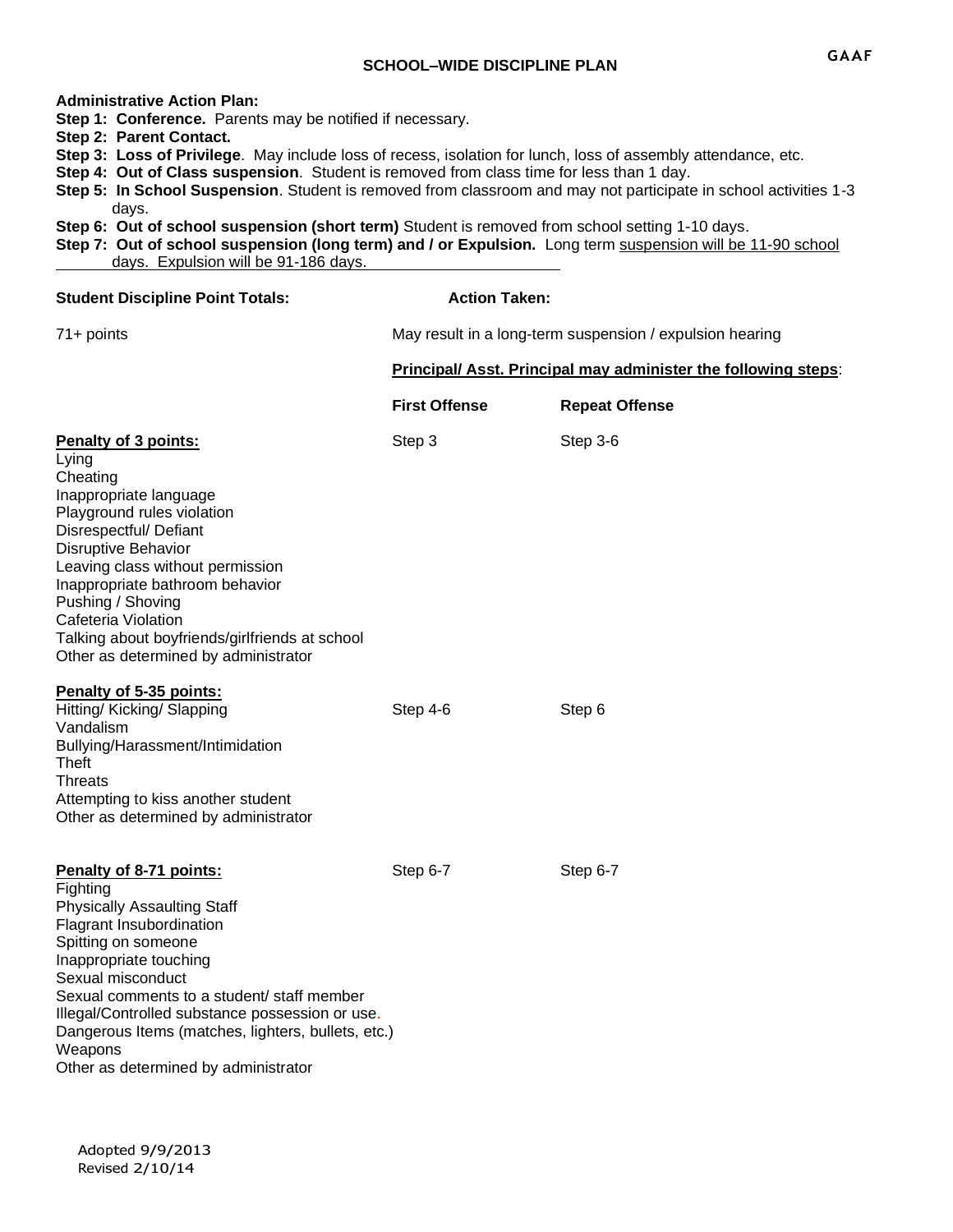#### **Suspension/Expulsion**

A student may be suspended or expelled, for reasons set forth in Kansas law, by the following certified personnel: Superintendent, Principal, or Assistant principal. A suspension may be for a short term, not exceeding five school days, or for an extended term, not exceeding 90 school days. An expulsion may be for a term, not exceeding 186 school days. Any student who is suspended or expelled shall receive a copy of the current suspension and expulsion law and this policy. Expulsion hearings for weapons possession shall be conducted by the Superintendent/designee. Expulsion hearings shall be conducted by the Superintendent or other certificated employee or committee of certificated employees of the school in which the student is enrolled or a hearing officer appointed by the Board, or another person, appointed by the Board.

#### **Bullying Definition**

Bullying is a pattern of aggressive, intentional, or deliberately hostile behavior that is one-sided, and occurs repeatedly and over time. Bullying behaviors normally fall into three categories: physical, emotional, and verbal; and may include, but are not limited to, intimidation, assault, extortion, oral or written threats, teasing, putdowns, name-calling, threatening looks, gestures or actions, rumors, false accusations, hazing, social isolation, and cyber-bullying. This policy applies to students on school grounds, while traveling to and from school in school provided vehicles, while waiting for the arrival of, or immediately following the departure of any school bus at designated school bus stops and at school-sponsored activities whether on or off campus. This policy also includes conduct occurring off campus, which manifests itself at school and results in a disruption of the educational process.

#### **Personal Appearance**

Cleanliness is essential to a child's well-being. Good health habits should be practiced at all times. Proper grooming of hair, teeth, and body should be stressed. The personal appearance of the students attending our school is the responsibility of the parents. A child's clothing should be neat, clean, and comfortable. Some clothes, however, are not appropriate for school wear. Clothing that reveals too much does not add to a healthy environment for learning while at school. As your child is growing up, selection of appropriate clothing becomes more important. Short shorts, pants with rips/ holes on the upper portion of the leg, and tube tops are **NOT** appropriate. Also, clothing which advertises alcohol, smoking, drugs, or has inappropriate or suggestive content **is not allowed at school**. Shoes should be comfortable and suitable for running and playing games. Running shoes are required for PE. Flip-flops are not recommended at school.

#### **Drug Free Schools**

Maintaining drug free schools is important in establishing an appropriate learning environment for the district's students. The unlawful possession, use, sale, or distribution of illicit drugs, smoking products, and alcohol by students on school premises or as a part of any school activity is prohibited. This policy is required by the 1989 amendments to the Drug Free School and Communities Act, P.L. 102-226, 103 St. 1928. See school calendar for additional information.

#### **ACTIVITIES**

#### **Field Trips**

At various times throughout the year, students will be transported to other locations for activities and events. Most locations are within the boundaries of Pratt County. If a grade level attends a field trip outside of Pratt County, parents will always be notified ahead of time. A permission slip concerning all out of district field trips must be signed by the parent and is kept on file at the school. Students with significant behavioral issues may not be allowed to attend field trips.

#### **HEALTH AND SAFETY**

#### **Health Services**

Our school is fortunate to have the services of a registered school nurse. The nurse works in close cooperation with the teachers and doctors in Pratt. Parents are urged to confer with the school nurse on any matter pertaining to the health of their children. Health services includes the following:

--Kansas law requires that each child entering school in Kansas for the first time shall, prior to admission, present to the school authorities a certification of receiving immunization against poliomyelitis, diphtheria, pertussis, tetanus, mumps, measles, Rubella, and Hepatitis B Vaccine for Kindergarten. Students who fail to provide the documentation required by law may be excluded from school, 30 days after enrollment, until statutory requirements are satisfied.

--In accordance with Senate Bill 520: "Beginning with the 1994-1995 school year, certain children entering Pratt USD 382 for the first time must have a Child Health Assessment." This applies to any student not previously enrolled in any Kansas school, age nine and under. This health assessment must be done within 12 months prior to school entry or within 90 days after school entry.

Adopted 9/9/2013 Revised 2/10/14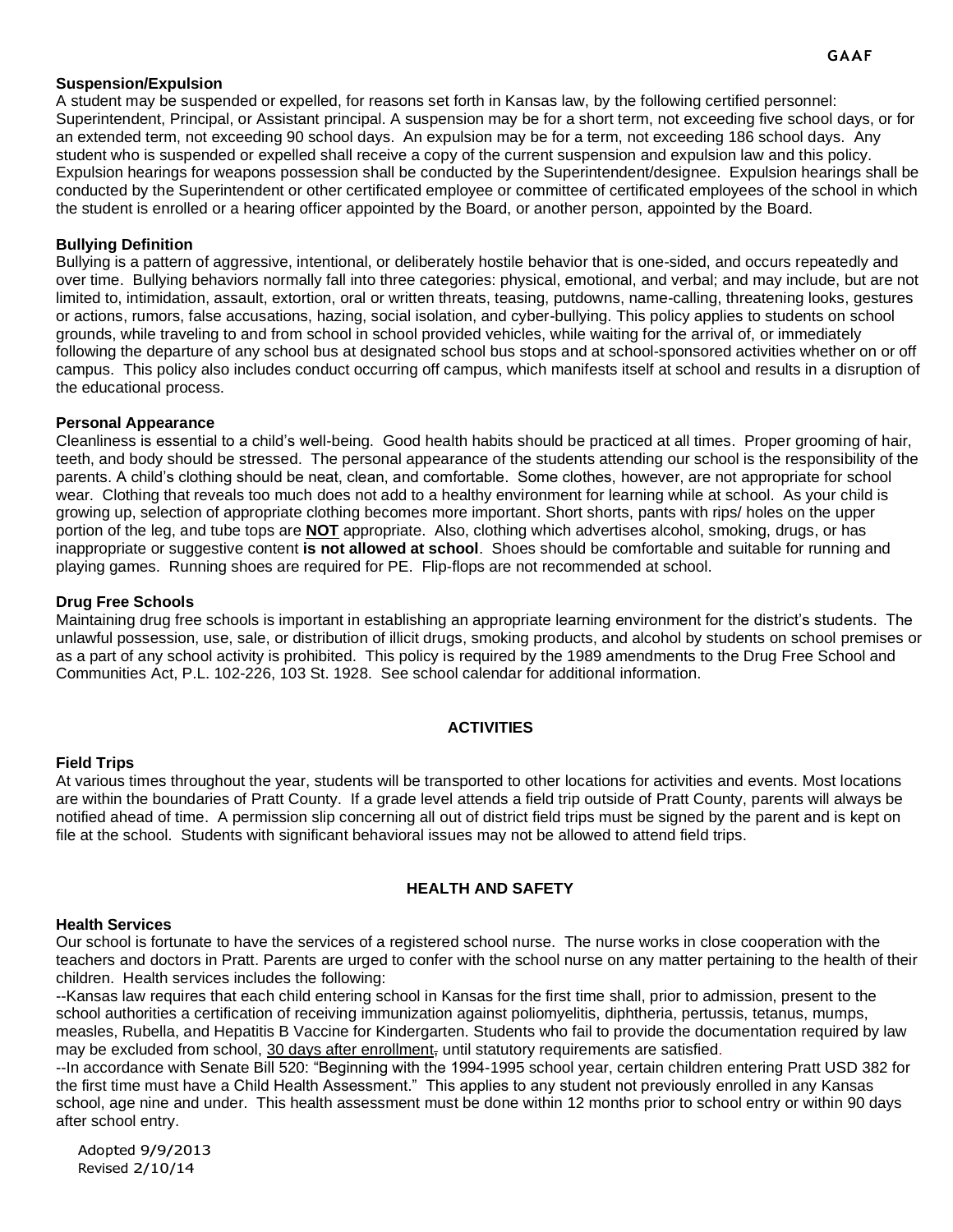**GAAF** --"Students who fail to provide said documentation as required by law may be excluded from school by the Superintendent or his designated representative until proof of physical assessment has been given to the appropriate administrator."

--"As an alternative to health assessment, a student shall present a written statement signed by one parent or guardian that the child is an adherent of a religious denomination whose religious teaching are opposed to such assessments." Health assessment forms may be obtained at the Pratt County Health Department or at either elementary school offices. Health assessments may be accepted from your family physician, the county Health Department, or a person acting under the direction of a physician.

--If your child is handicapped in any way, please be sure the teacher, principal, and school nurse are informed, so that any unusual circumstances may be properly handled.

--If a child has any health problems, parents need to inform the school of the name of their family doctor, and where the parent can be reached in case of an emergency.

--A dental health card is used in our school, and each child is encouraged to go to his or her family dentist for a dental checkup and corrective work, if needed. The card should be returned to the school when the dentist has signed it. --The school nurse conducts hearing tests for those children referred to her.

--The children receive vision and hearing tests every year.

--If your child becomes ill or is injured while at school, we will make every effort to care for him or her and to notify the parent or person to be contacted in case of an emergency. Please be sure to let the school know who is to be contacted in case of an emergency or illness, as well as where this person can be reached. No child is sent home unless such a contact has been made. In an extreme emergency, your child will be taken to the Emergency Room if you cannot be contacted. We will not give any medication unless written or oral directions are given by the doctor. First-aid treatment will be administered to the child as needed and to the best of our ability in case of injury.

#### **Medication at School**

At times during the school year, it is necessary for medications to be given to students. No medications will be given to any student for any reason unless a "Medication Release Form" is completed and on file in the nurse's office. These forms may be picked up in the school office. See Appendix B for a sample copy of the Medication Release Form.

#### **Visiting & Resident Animals**

Animals can serve as excellent teaching tools, and students love to have them visit the classroom. When using animals as an instructional aide, the objective should always be planned in advance. Before any animal is brought to school, please notify the child's teacher and/or principal for permission. Cats and dogs must have evidence of an up to date shot record, as well as a verified rabies vaccination. Reptiles and amphibians shall not be handled by students. Poisonous animals including spiders, venomous insects, poisonous reptiles and poisonous amphibians are prohibited. An exception could be made when animals are presented by a professional and displayed in a case, which provides a physical barrier between the animal and children. The School Board has very strict guidelines for the safety of our children, which the schools must follow regarding animal visitation.

#### **Leaving School Grounds**

School officials and teachers believe that after a student arrives at school, he or she must not leave the grounds unless permission has been given by the principal. The school is responsible for the students' welfare during school hours and must see that all precautions are taken for the benefit of the students. If your child is to leave during school hours, please come to the school and pick up your child, or send a note stating the time and reason you want him/her to leave school. Any student who needs to leave school during regular hours needs to be signed out at the office.

#### **Fire, Tornado and Safety Drills**

The school will conduct 4 fire drills, 2 tornado drills, and 3 crisis drills each school year. Diagrams showing exits to use are posted in each classroom. Teachers review with the students the proper procedures to follow during the drills.

#### **Severe Weather & School Closing**

If school is cancelled "School Messenger" phone, email and text messages will be sent to the phone numbers and emails listed in Power School. It is critical that parents keep these contact numbers up-to-date with the school office. Information will also be posted on the district webpage, [www.usd382.com,](http://www.usd382.com/) Facebook, Twitter, and/or local media outlets.

#### **PEANUT/ NUT AWARE SCHOOL**

Due to the increase in food allergies among our students, Southwest Elementary School is a Peanut/Nut Aware School. Snacks and party treats brought into the classroom MAY NOT contain peanuts or nuts of any kind for students. Peanut butter sandwiches are only allowed in the lunchroom at lunchtime. Students with food allergies can sit at a food allergy free table at

Adopted 9/9/2013 lunch.Revised 2/10/14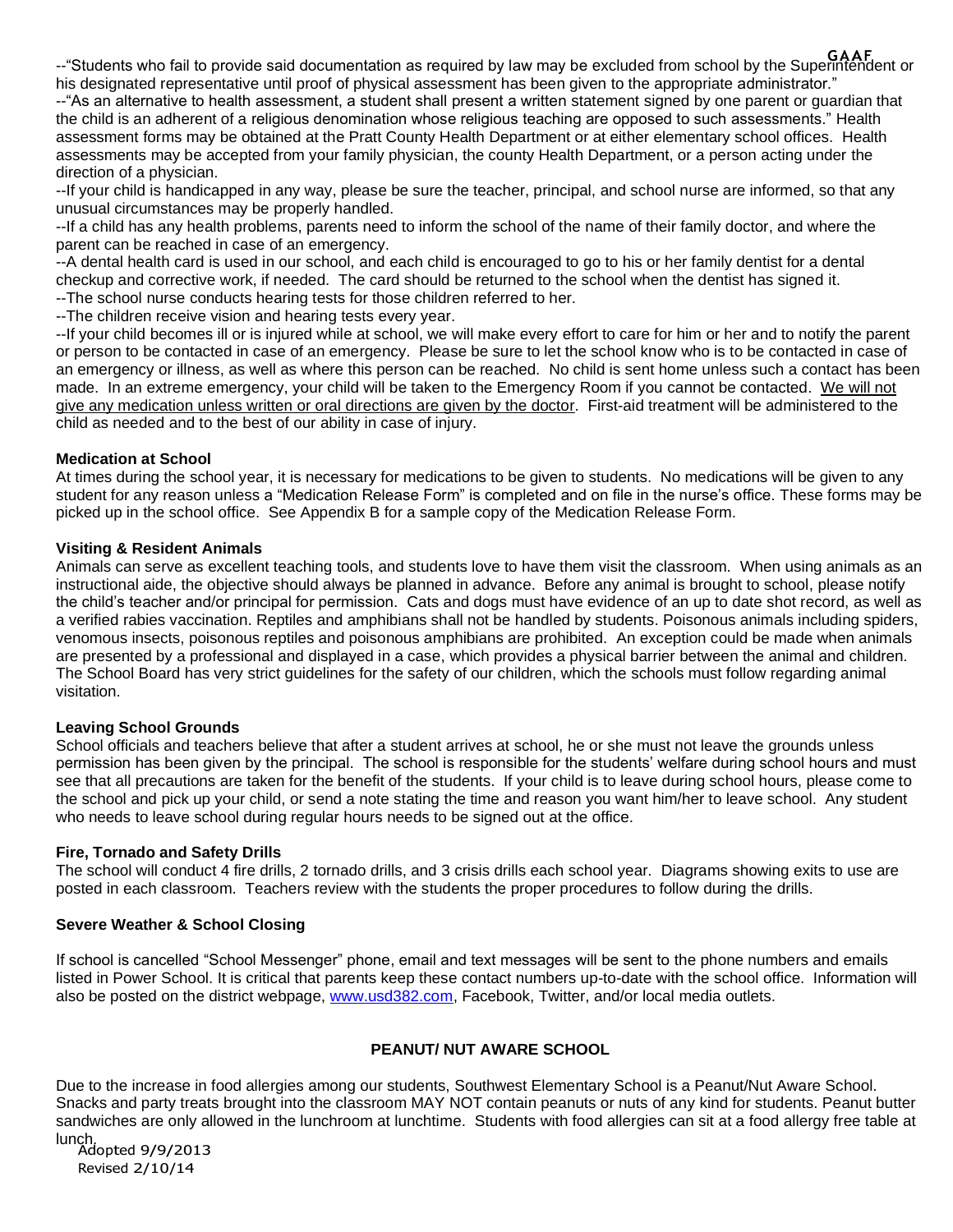#### **GENERAL INFORMATION**

#### **Complaints About Policy Complaints About Discrimination**:

The district is committed to maintaining a working and learning environment free from discrimination, insult, intimidation or harassment due to race, color, religion, sex, age, national origin, or disability. Any incident of discrimination, including acts of harassment shall promptly be reported for investigation and corrective action by the building principal or district compliance coordinator. Any student or employee who engages in discriminatory conduct shall be subject to disciplinary action, up to and including termination from employment or expulsion from school.

Discrimination against any student on the basis of race, color, national origin, sex, disability, or religion in the admission or access to, or treatment in the District's programs and activities is prohibited. The Assistant Superintendent, Pratt USD 382, 401 S Hamilton, Pratt, KS 67124, (620) 672-4500, has been designated to coordinate compliance with nondiscrimination requirements contained in the Title IV of the Civil Rights Act of 1964, Title IX of the Education Amendments of 1972, Section 504 of the Rehabilitation Act of 1973, and The Americans with Disabilities Act of 1990.

Any student who believes that he or she has been discriminated against may file a complaint with the building principal, another administrator, the guidance counselor, or another certified staff member. Any school employee who receives a complaint of discrimination or harassment from a student shall inform the student of the employee's obligation to report the complaint and any proposed resolution of the complaint to the building principal. If the building principal is the alleged harasser, the report shall be made to the district compliance coordinator. Any student complaint of discrimination shall be resolved under the district's discrimination complaint procedures.

Complaint About School Rules: Any student may file a complaint with the principal concerning a school rule or regulation as it applies to the student. The complaint shall be in writing, filed within 20 days following the application of the rule or regulation, and must specify the basis for the complaint. The Principal shall investigate the complaint and inform the student of the resolution within 10 days after the complaint is filed.

#### **Change of Address/Telephone**

IT IS EXTREMELY IMPORTANT THAT EVERY STUDENT MAINTAIN AN UP-TO-DATE ADDRESS AND WORKING TELEPHONE NUMBER RECORD AT THE SCHOOL OFFICE. PARENTS ARE TO NOTIFY THE SCHOOL IMMEDIATELY IF THEY HAVE A CHANGE OF ADDRESS OR TELEPHONE NUMBER DURING THE SCHOOL YEAR.

#### **Telephone Calls**

The telephone in each building is a business phone and should be used for business calls only. We want you to call the school when NECESSARY, but children will only be permitted to use the phone in case of an emergency. EXCEPT IN AN EMERGENCY, WE WILL NOT CALL THE STUDENTS OR TEACHERS FROM THE CLASSROOM TO THE PHONE. ALL PLANS CONCERNING AFTER SCHOOL ACTIVITIES SHOULD BE MADE BY THE CHILD AND PARENT BEFORE COMING TO SCHOOL. Messages will be taken and return calls made when necessary. Your cooperation in this matter will be greatly appreciated.

#### **Lost and Found**

The school has a lost and found department. Students and parents are urged to contact the school office as soon as an item is missing. Outer garments, private books, purses, and other personal items should be marked with the owner's name. With so much standardization of children's clothing, it is not unusual for students to wear identical clothing.

#### **Lost or Stolen Money**

Except for school lunch money or milk money, there is little need for students to carry money to school. Lost or stolen money can cause a great deal of concern for both the student and teacher, resulting in a great waste of class time. WHEN YOU SEND MONEY TO SCHOOL, PLEASE PUT IT IN AN ENVELOPE, SEAL IT, WRITE THE STUDENT'S NAME, AMOUNT SENT, AND REASON FOR SENDING IT. We urge you to send checks. It is easier to replace checks than cash.

#### **News Items & Newsletters**

Your school principal issues a newsletter each month. These are sent home with the students, and we ask that you read them carefully. Additionally, the Southwest Facebook page, @PrattSouthwest Elementary, also posts important information and events for the school. The district events calendar is available online on the [www.usd382.com](http://www.usd382.com/) website, as well, and is up to date and current. We hope that these lines of communication will keep all parents informed. We also urge parents to contact the school about any questions that might arise. If you fail to receive your newsletter, please call the school.

#### **Classroom Visitation**

be limited to 30 minutes in duration.<br>Adopted 9/9/2013 Parents who wish to visit classrooms for observational purposes may do so by appointment only, and must not be a distraction to students or faculty. The scheduled visitation is subject to the approval from a Southwest Administrator and may

Revised 2/10/14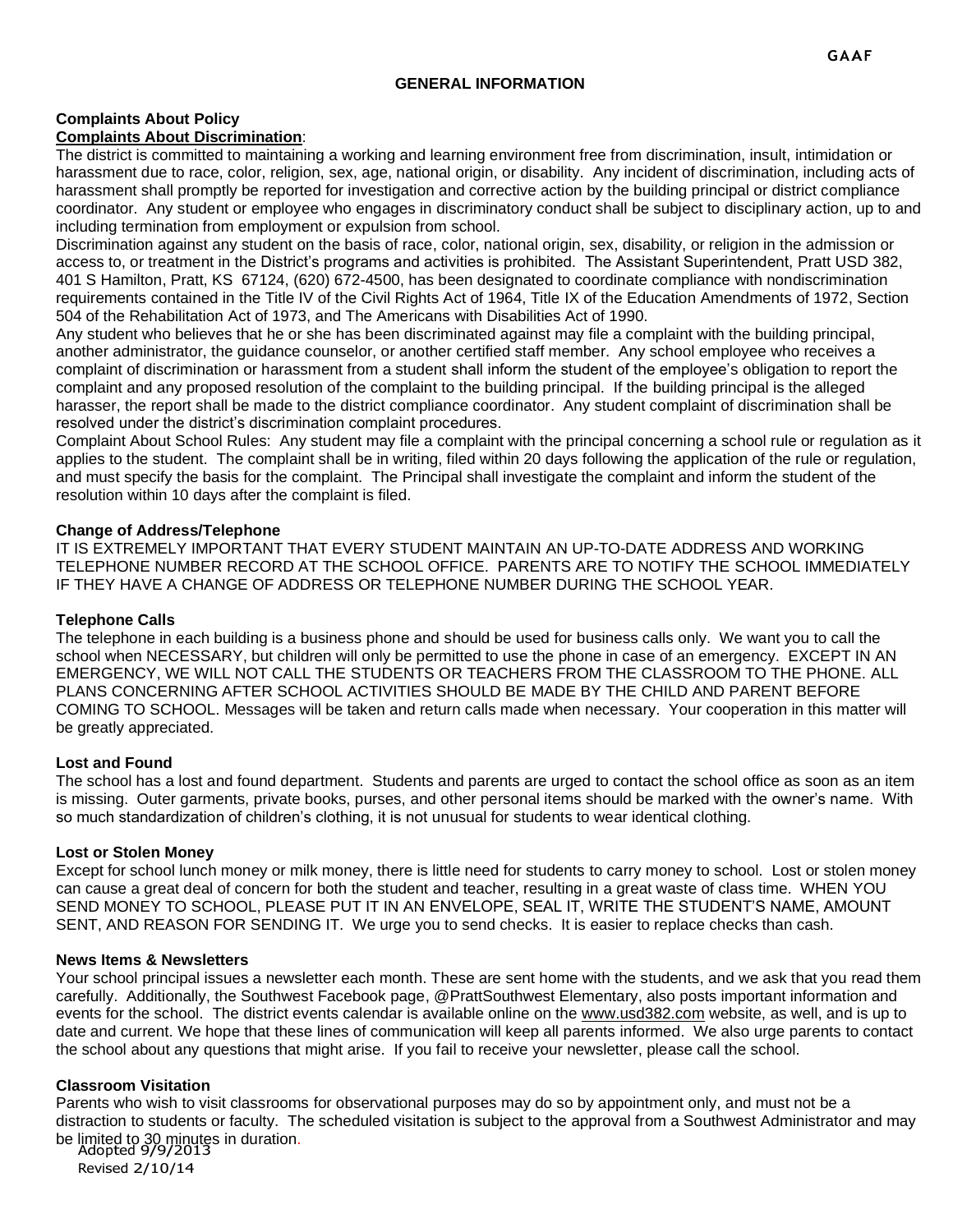#### **Personal Property**

The school is not responsible for any loss of or damage to personal property. Personal belongings should be clearly marked with the student's name. The students will assume responsibility for any items brought to school. Parents should monitor any items brought to school. **Students may not bring real or toy weapons to school. Hard baseballs or any other toy deemed dangerous or a nuisance may also not be brought to school.**

#### **Cell Phones/ Smart Watches, etc.**

Students with cell phones or Smart Watches with the ability to make calls and/ or message others, must be kept in the student's backpack out of sight. The device should be turned off or silent so as not to be heard in the classroom. Students are not allowed to make cell phone calls or message/ communicate with others through a cell phone or Smart Watch during school hours. All communication between a student and another individual will be conducted in the Southwest office or from the classroom telephone under the direct supervision of a Southwest staff member.

#### **Dating in Elementary School**

Southwest Elementary emphasizes robust learning and positive social emotional experiences for our young students. Having boyfriends and girlfriends at Southwest is simply not tolerated for this age group. Discussions among students involving their exclusivity with another student in a dating relationship, as well as topics of kissing and other subjects that are inappropriate for young learners, will result in disciplinary consequences for students. At Southwest we focus on friendships and practicing social skills that are age appropriate.

#### **Withdrawals and Transfers**

Students who transfer from our school during the school year are asked to notify their teacher and principal as soon as it is known that they are leaving. This will enable the student to check in his or her textbooks and library books and a transfer sheet will be ready to take to the new school. If a student leaves during the first semester, a portion of the book rental fee will be refunded, in accordance with the refund schedule as determined by the Pratt USD 382 Central Office.

#### **Playground Rules**

See Appendix C for a copy of the playground rules.

#### **School Parties**

Parties at Southwest fall into two basic categories: student birthdays and class parties.

#### **Student Birthdays**

Birthday parties are brief and typically occur at the end of the day (3:10 – 3:30). Parties offer children who are celebrating their birthdays the opportunity to share with their classmates. A birthday "treat" is always optional but needs to be store bought or come from a recognized bakery business in town. All birthday treats must be peanut and nut-free. Gifts are never to be exchanged. Presents of flowers and balloons delivered to students while at school are discouraged. If an item is delivered, the student will be asked to come to the office at the end of the school day to pick it up so as not to be a distraction to learning in the classroom. Parents who would like to bring treats should contact their child's teacher in advance, as to an appropriate time and the number of students in the class. Please do not hand out invitations to a personal party unless all students are receiving an invitation.

#### **Class Parties**

There are three scheduled class parties each year which allow students to celebrate upcoming holidays. They are on or just before Halloween, Christmas, and Valentine's Day. Easter is an optional party for a classroom. Parents and Room Mothers are asked to assist with these parties. At Open House, there will be a sign-up sheet in each classroom for parents to sign up for which party they will help with and what they will bring to that party. With the exception of Halloween that has both a parade and a party, parties should not last more than 30 minutes. Room Mothers or the teacher will remind parents prior to each party of what they signed up to bring.

#### **Class Party Treats**

ALL classroom treats brought to Southwest, whether it be for a birthday or a holiday party, must be store bought or purchased from a recognized bakery business in town and contain an ingredient list. Items may be individually pre-packaged **or**  purchased together in quantity as in the case of doughnuts, cookies, cupcakes, carrot sticks, etc. No treats may contain peanuts or nuts of any kind.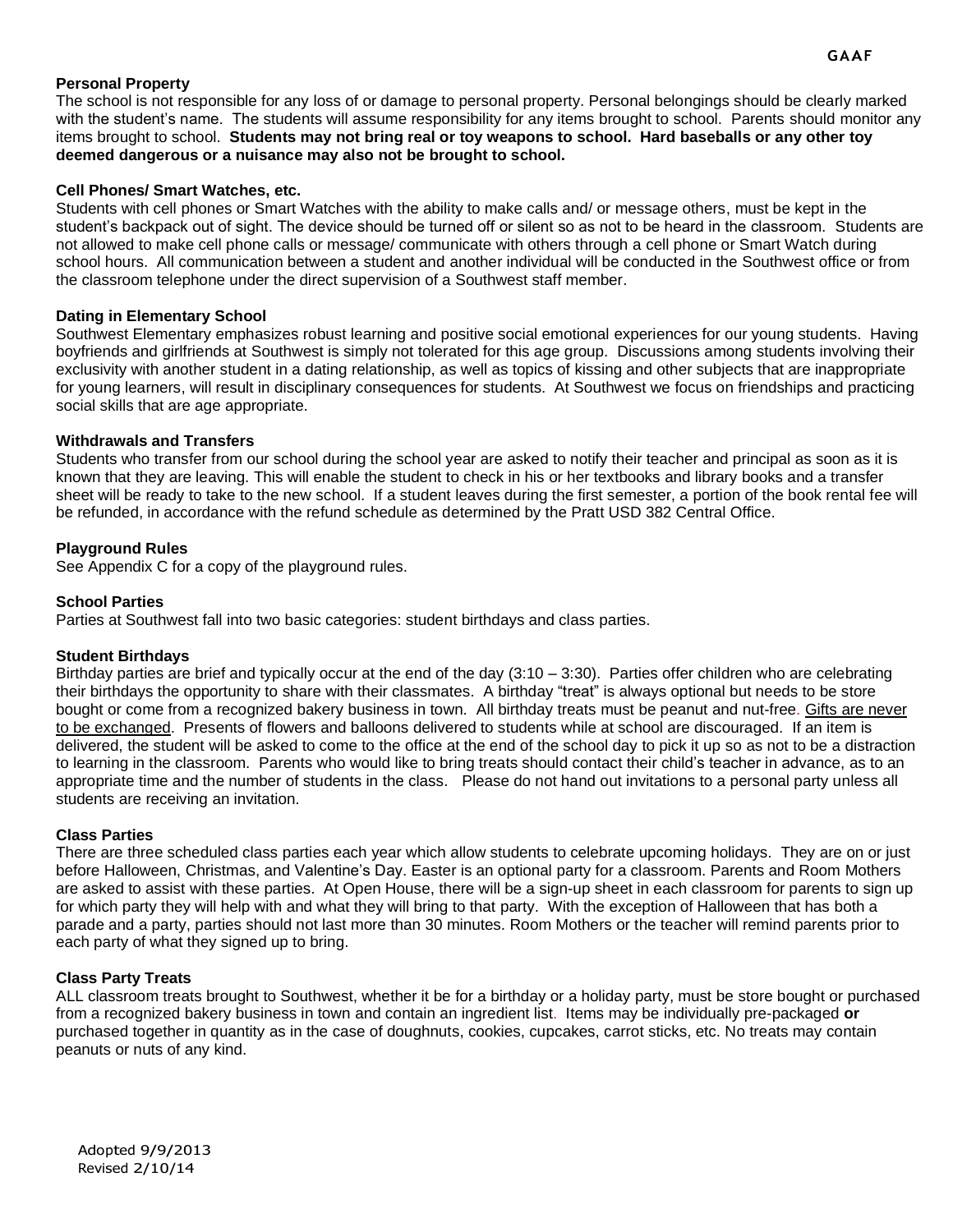#### **GAAF**

#### **Beyond the Bell**

"Beyond the Bell" is an after-school program designed to provide a safe, nurturing environment for children in grades K-5. A snack is provided to students, along with homework assistance and other activities. The program meets on school days from 3:30-5:30 p.m. The cost for the program is based on a student's free, reduced, or full pay lunch status. There are discounts for multiple children attending in the same family. There is never Beyond the Bell on early dismissal days.

#### **Physical Education Clothing**

For your child's safety, he/she will need a pair of tennis shoes to wear for Physical Education. We urge that students are dressed appropriately for PE daily. Students without tennis shoes will be made to sit out for the PE class.

#### **STUDENT SERVICES**

#### **Counselor**

An elementary school counselor will assist individuals in developing positive self-images, expressing thoughts and feelings, learning effective ways to communicate, and dealing with daily needs and concerns. The goal of an elementary school counselor is to facilitate the individual's ability to function successfully within the school, family, and community settings, -- and to recognize and use his or her fullest potential.

The counseling services that are available at the elementary level includes assessment of needs, individual and small group counseling, classroom guidance activities, assistance in planning in-services, parent and teacher consultations and referrals. An elementary school counselor has earned a Master's of Science Degree in Counselor Education from an accredited university. He/She has been trained to establish a counseling and guidance program to enhance the existing curriculum. The elementary counselor is sensitive to the needs of students and staff and serves as a liaison with home and community. Confidentiality is a critical part of the counseling code of ethics and advocated by the American Association of Counseling and Development and the American School Counselors Association.

#### **Nurse**

See Health and Safety—health services

#### **Lunch Program**

The computer prepay lunch system provides the school and parents with a more efficient accounting system of student lunches. A student card will be used for the lunch program. Parents may prepay which will be recorded in the computer. When the student account decreases to a two-lunch level, the computer will print a note to the parent, notifying them that more lunches need to be purchased. Parents need to check with their child on a regular basis to see if they have brought home a reminder. It is recommended that parents pick a certain day of the month to send lunch money to school. The free and reduced lunch program is available for families who qualify. Students also have the option of bringing a sack lunch. Milk can be purchased. This can be taken off the lunch card. Parents are welcome to eat lunch with their child for the regular adult price. We ask that you notify the office by 8:45 a.m. if you plan to eat with your child.

#### **Bus Transportation**

A request form for students within Pratt city limits to ride the bus to school may be obtained at the Southwest office. ALL STUDENTS RIDING THE BUS TO AND FROM SCHOOL MUST HAVE A BUS FORM FILLED OUT. If a student is to ride home with another bus student, parents need to send a permission slip to school. Students should be reminded of the importance of good behavior and safety while riding the bus. When a student rides a bus, they are expected to follow the safety rules:

- 1. Remain seated until the bus stops.
- 2. Keep aisles clear.
- 3. Use quiet voices.
- 4. Follow the directions of the bus driver.
- 5. Enter and leave the bus in an orderly manner.

#### **Bus Disciplinary Actions**

\*First violation: Principal-student conference/ parent notified

\*Second violation: 3-day suspension from the bus

\*Third violation: 5-day suspension from the bus

\*Fourth violation: Suspension for the semester

Adopted 9/9/2013 Revised 2/10/14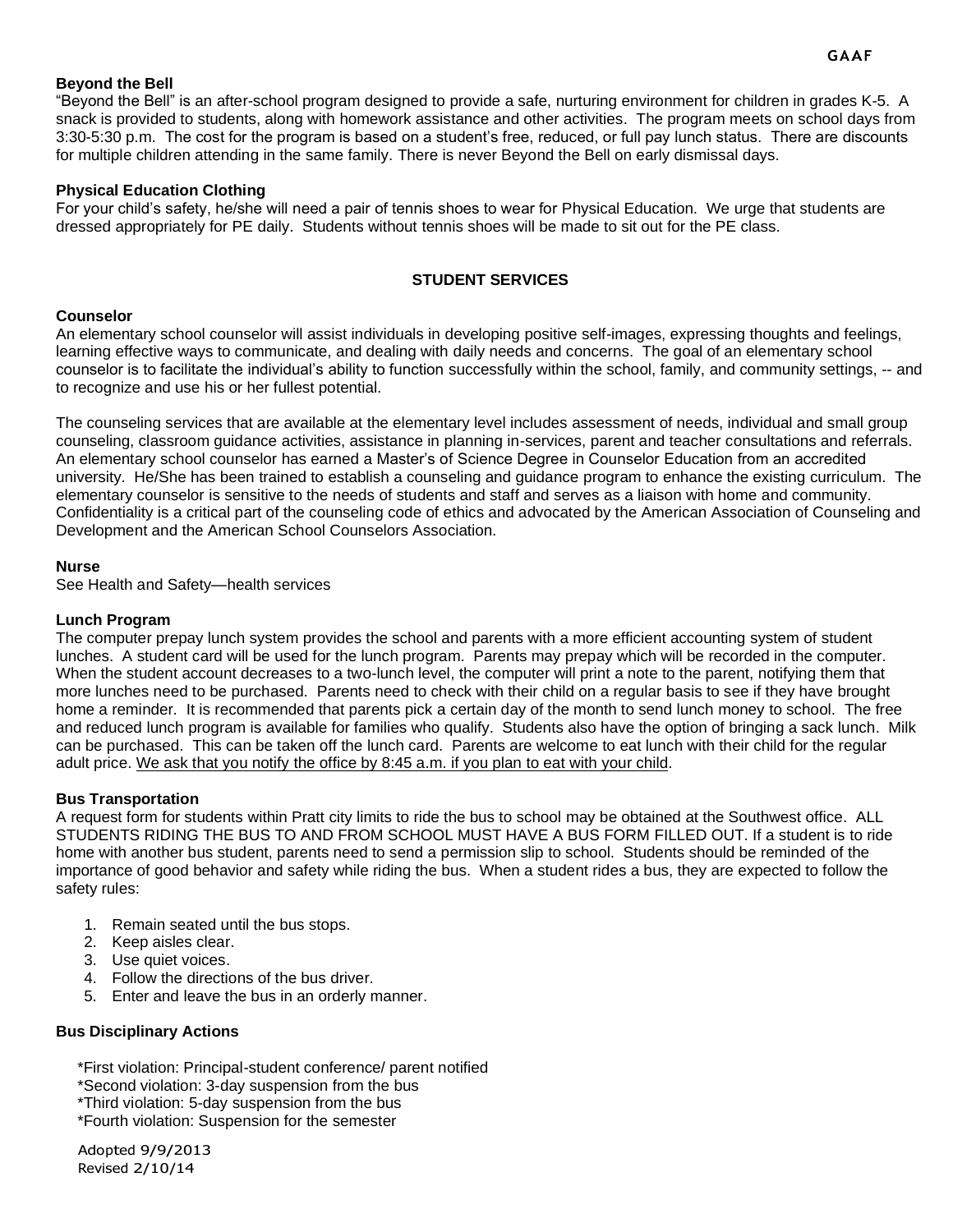#### **Student Insurance**

Student accident insurance for incidents which occur at school is available for those who wish to take it. Forms will be available during enrollment.

#### **SCHOOL PROPERTY**

#### **Building Opening/Closing Time**

Teachers and staff at Southwest are in the building between the hours of 7:50 a.m. and 3:50 p.m. on regularly scheduled school days. We welcome you into our building during those hours. Parents will need to use the front (main) entrance.

#### **Computer Use**

Use of District Computers/Privacy Rights: Computer systems are for educational and professional use only. All information created by staff and students shall be considered district property and shall be subjected to unannounced monitoring by district administrators. The District retains the right to discipline any student, up to and including expulsion and any employee, up to and including termination, for violations of this policy.

#### **Internet Use**

In making appropriate use of the USD 382 computer resources (including Internet access and Online services), each user must accept responsibility for his/her behavior.

#### Acceptable Use Policy for Online Services/Internet Access:

- 1. Any use of the network to facilitate illegal activity is prohibited.
- 2. Any use of the network for commercial or for profit is prohibited, as well as making purchases online.
- 3. Use of the network for non-school related communication is prohibited.
- 4. Any use of the network for product advertisement or political lobbying is prohibited.
- 5. Communication via the network should not be assumed to be private or privileged information.
- 6. No use of the network shall serve to disrupt the use of the network by others; hardware or software shall not be destroyed, modified, or abused in any way.
- 7. Use of mail or message services to harass, intimidate, threaten, or otherwise annoy another person is prohibited.
- 8. The illegal installation, application, or transmission of copyrighted software for use on district computers is prohibited.
- 9. Use of the network to access or transmit offensive, obscene, objectionable, or pornographic material is prohibited.
- 10. Students should not use their full names, or give out their home phone number, home address, or school name. We recommend not to give social security numbers, bank account numbers or credit card numbers.
- 11. No student shall download software or information from the Internet without the permission of the instructor. If the teacher does not feel comfortable with the student downloading the information/software, the student will await the decision of the technology facilitator regarding the downloading of this particular software.

#### ACCESS TO THESE TECHNOLOGIES IS A PRIVLEGE, NOT A RIGHT!

USD 382 reserves the right to remove a user from the network to prevent further unauthorized activity.

USD 382 reserves the right to log Internet use and to monitor file serve space utilization by users while respecting user accounts.

USD 382 reserves the right to implement filtering systems to protect user access.

#### **Consequences of Misuse**

Three levels of punishment may be enforced by the administration. While the levels may be implemented in order, nothing prevents the administration from selecting any step, depending on the facts and the severity of the violation.

#### Level 1: Warning

Student would lose access to the information retrieval system until a parent conference is held. Any additional loss of privileges as determined by the administration will be discussed at this conference.

Level 2: Pattern of Abuse, Repeated Abuse, or Flagrant Violations

Student who, after a Level 1 warning, continues to engage in serious or persistent misbehavior by violating the district's previously communicated written standards of conduct may be removed from any information retrieval system privileges for the next 18 weeks of school and a recommendation for suspension.

#### Level 3: Expellable Offense

Student could be expelled from school if he/she engages in conduct on an information retrieval system that contains the elements of the offense of criminal mischief as defined by state and federal law. Any student engaged in a Level 3 offense for misuse of technology will also lose computer privileges. See Board Policy Book for further explanation of a Level 3 offense.

Adopted 9/9/2013 Revised 2/10/14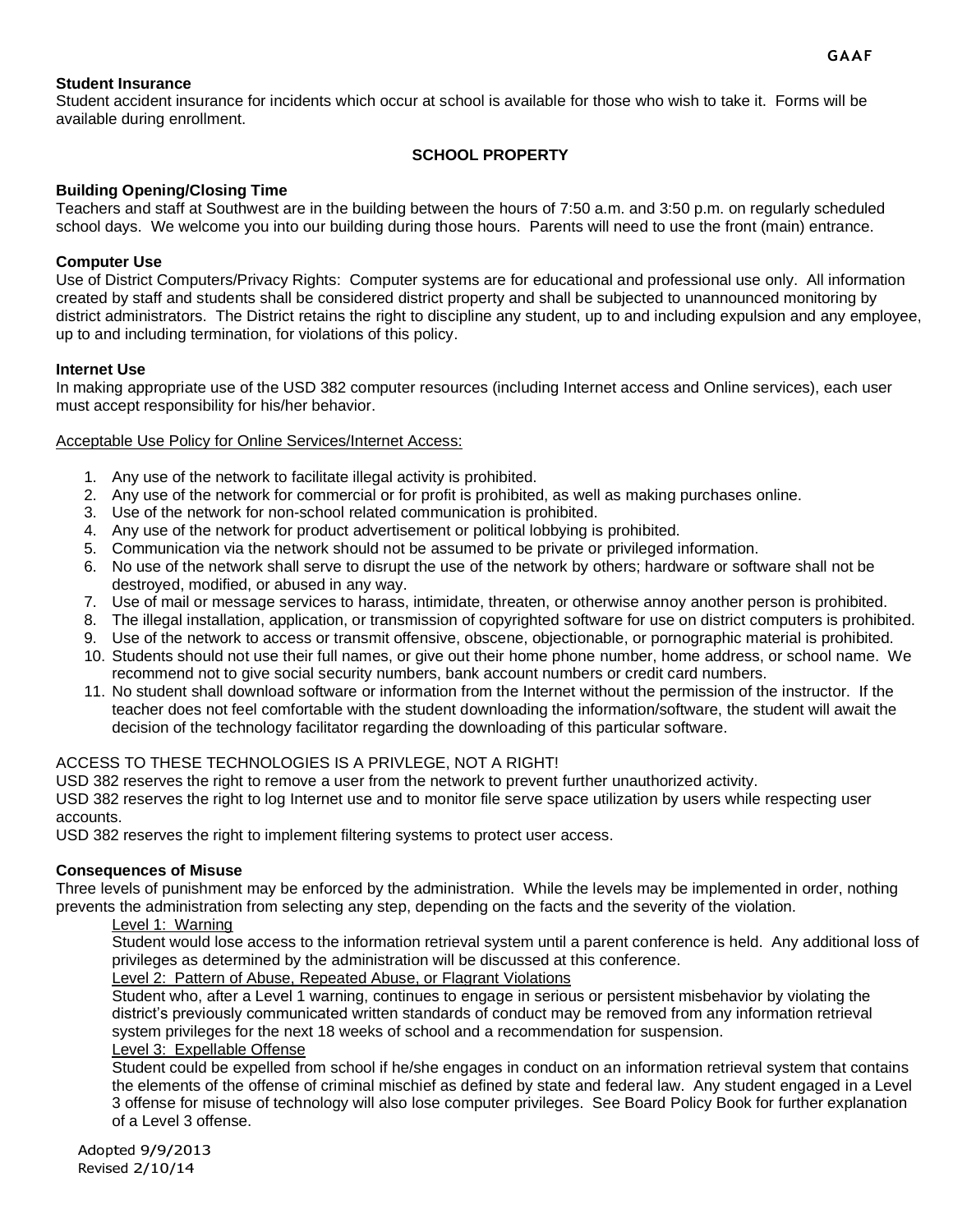#### **EMERGENCY SAFETY INTERVENTIONS** (See GAO**,** JQ, JQA, JRB and KN)

The board of education is committed to limiting the use of Emergency Safety Interventions ("ESI"), such as seclusion and restraint, with all students. Seclusion and restraint shall be used only when a student's conduct necessitates the use of an emergency safety intervention as defined below. The board of education encourages all employees to utilize other behavioral management tools, including prevention techniques, de-escalation techniques, and positive behavioral intervention strategies.

This policy shall be made available on the district website with links to the policy available on any individual school pages. In addition, this policy shall be included in at least one of the following: each school's code of conduct, school safety plan, or student handbook. Notice of the online availability of this policy shall be provided to parents during enrollment each year.

#### Definitions

"Campus police officer" means a school security officer designated by the board of education of any school district pursuant to K.S.A. 72-6146, and amendments thereto.

"Chemical Restraint" means the use of medication to control a student's violent physical behavior or restrict a student's freedom of movement.

"Emergency Safety Intervention" is the use of seclusion or physical restraint, but does not include physical escort or the use of time-out.

"Incident" means each occurrence of the use of an emergency safety intervention.

"Law enforcement officer" and "police officer" mean a full-time or part-time salaried officer or employee of the state, a county, or a city, whose duties include the prevention or detection of crime and the enforcement of criminal or traffic law of this state or any Kansas municipality. This term includes a campus police officer.

"Legitimate law enforcement purpose" means a goal within the lawful authority of an officer that is to be achieved through methods or conduct condoned by the officer's appointing authority.

"Mechanical Restraint" means any device or object used to limit a student's movement.

"Parent" means: (1) a natural parent; (2) an adoptive parent; (3) a person acting as a parent as defined in K.S.A. 72-  $3122(d)(2)$ , and amendments thereto; (4) a legal guardian; (5) an education advocate for a student with an exceptionality; (6) a foster parent, unless the student is a child with an exceptionality; or (7) a student who has reached the age of majority or is an emancipated minor.

"Physical Escort" means the temporary touching or holding the hand, wrist, arm, shoulder, or back of a student who is acting out for the purpose of inducing the student to walk to a safe location.

"Physical Restraint" means bodily force used to substantially limit a student's movement, except that consensual, solicited or unintentional contact and contact to provide comfort, assistance, or instruction shall not be deemed to be physical restraint.

"School resource officer" means a law enforcement officer or police officer employed by a local law enforcement agency who is assigned to a district through an agreement between the local law enforcement agency and the district.

a la **Mented Anda th**icer or police officer. "School security officer" means a person who is employed by a board of education of any school district for the purpose of aiding and supplementing state and local law enforcement agencies in which the school district is located, but is not

Revised 2/10/14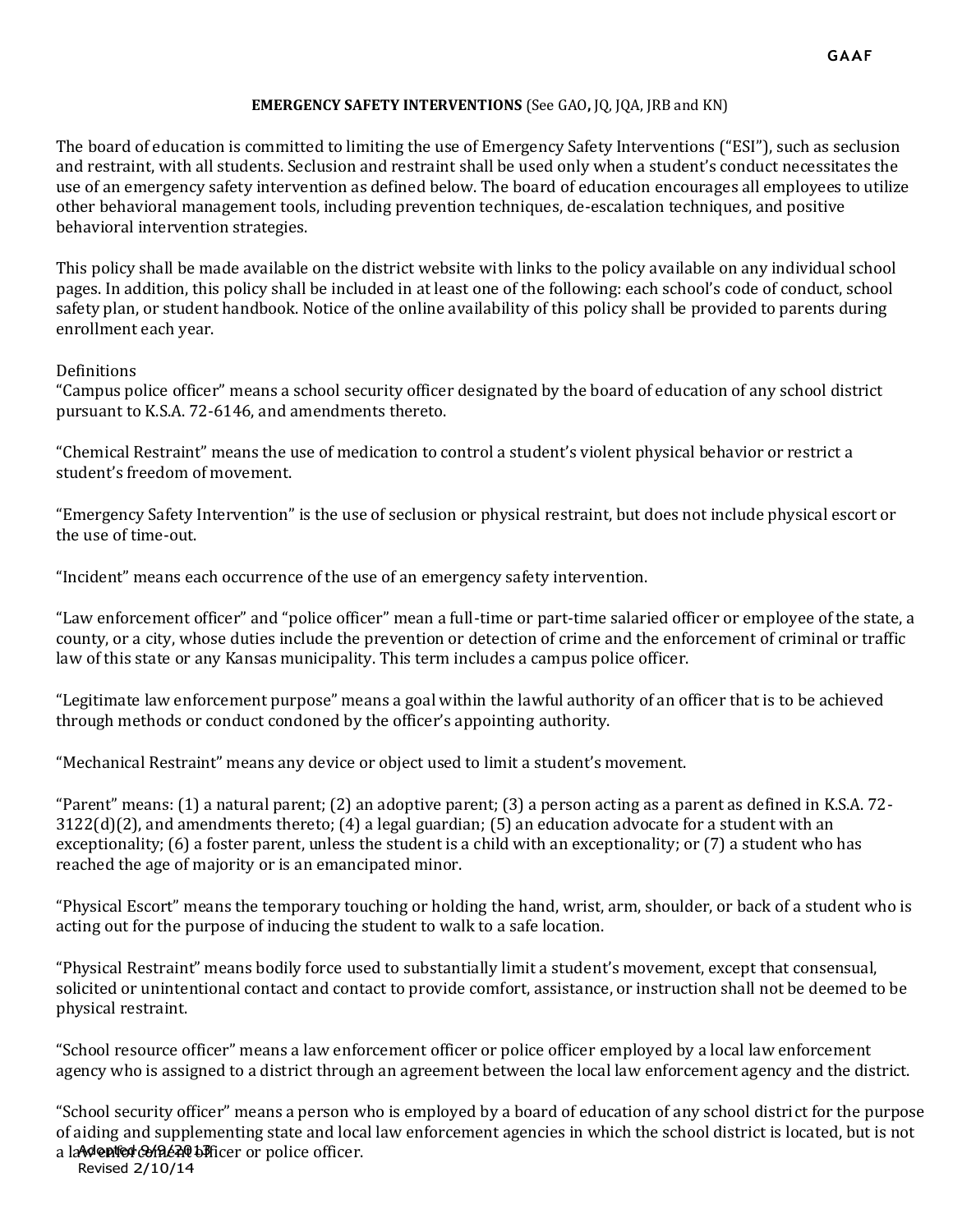"Seclusion" means placement of a student in a location where all of the following conditions are met:

1. the student is placed in an enclosed area by school personnel;

2. the student is purposefully isolated from adults and peers; and

3. the student is prevented from leaving, or reasonably believes that he or she will be prevented from leaving the enclosed area.

"Time-out" means a behavioral intervention in which a student is temporarily removed from a learning activity without being secluded.

#### Prohibited Types of Restraint

All staff members are prohibited from engaging in the following actions with all students:

- Using face-down (prone) physical restraint;
- Using face-up (supine) physical restraint;
- Using physical restraint that obstructs the student's airway;
- Using physical restraint that impacts a student's primary mode of communication;

• Using chemical restraint, except as prescribed treatments for a student's medical or psychiatric condition by a person appropriately licensed to issue such treatments; and

- Use of mechanical restraint *except*;
	- Protective or stabilizing devices required by law or used in accordance with an order from a person appropriately licensed to issue the order for the device;
	- Any device used by certified law enforcement officers to carry out law enforcement duties; or
	- Seatbelts and other safety equipment used to secure students during transportation

# Use of Emergency Safety Interventions

ESI shall be used only when a student presents a reasonable and immediate danger of physical harm to such student or others with the present ability to affect such physical harm. Less restrictive alternatives to ESI, such as positive behavior interventions support, shall be deemed inappropriate or ineffective under the circumstances by the school employee witnessing the student's behavior prior to the use of any ESI. The use of ESI shall cease as soon as the immediate danger of physical harm ceases to exist. Violent action that is destructive of property may necessitate the use of an ESI. Use of an ESI for purposes of discipline, punishment or for the convenience of a school employee shall not meet the standard of immediate danger of physical harm.

# ESI Restrictions

A student shall not be subjected to ESI if the student is known to have a medical condition that could put the student in mental or physical danger as a result of ESI. The existence of such medical condition must be indicated in a written statement from the student's licensed health care provider, a copy of which has been provided to the school and placed in the student's file.

Such written statement shall include an explanation of the student's diagnosis, a list of any reasons why ESI would put the student in mental or physical danger, and any suggested alternatives to ESI. Notwithstanding the provisions of this subsection, a student may be subjected to ESI, if not subjecting the student to ESI would result in significant physical harm to the student or others.

#### Use of Seclusion

Adopted 9/9/2013 Revised 2/10/14 When a student is placed in seclusion, a school employee shall be able to see and hear the student at all times.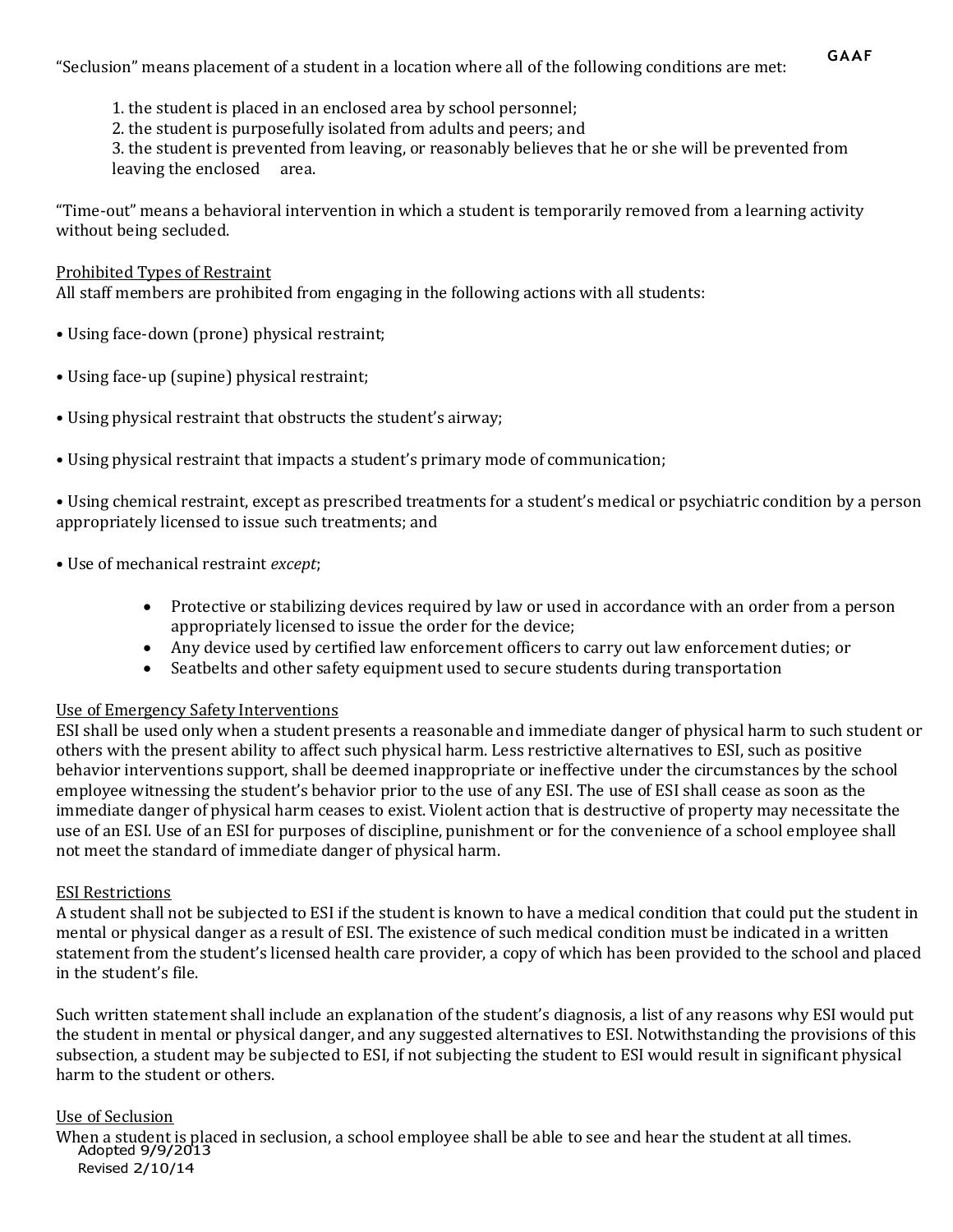**GAAF** All seclusion rooms equipped with a locking door shall be designed to ensure that the lock automatically disengages when the school employee viewing the student walks away from the seclusion room, or in case of emergency, such as fire or severe weather.

A seclusion room shall be a safe place with proportional and similar characteristics as other rooms where students frequent. Such room shall be free of any condition that could be a danger to the student, and well-ventilated, and sufficiently lighted.

# **Training**

All staff members shall be trained regarding the use of positive behavioral intervention strategies, de- escalation techniques, and prevention techniques. Such training shall be consistent with nationally recognized training programs on ESI. The intensity of the training provided will depend upon the employee's position. Administrators, licensed staff members, and other staff deemed most likely to need to restrain a student will be provided more intense training than staff who do not work directly with students in the classroom. District and building administration shall make the determination of the intensity of training required by each position.

Each school building shall maintain written or electronic documentation regarding the training that was provided and a list of participants, which shall be made available for inspection by the state board of education upon request.

# Notification and Documentation

The principal or designee shall notify the parent the same day as an incident. The same-day notification requirement of this subsection shall be deemed satisfied if the school attempts at least two methods of contacting the parent. A parent may designate a preferred method of contact to receive the same- day notification. Also, a parent may agree, in writing, to receive only one same-day notification from the school for multiple incidents occurring on the same day.

Documentation of the ESI used shall be completed and provided to the student's parents no later than the school day following the day of the incident. Such written documentation shall include:

- 1. *(A)* The events leading up to the incident;
- 2. *(B)* student behaviors that necessitated the ESI;
- 3. *(C)* steps taken to transition the student back into the educational setting;
- 4. *(D)* the date and time the incident occurred, the type of ESI used, the duration of the ESI and the school personnel who used or supervised the ESI;
- 5. *(E)* space or an additional form for parents to provide feedback or comments to the school regarding the incident;
- 6. *(F)* a statement that invites and strongly encourages parents to schedule a meeting to discuss the incident and how to prevent future incidents; and
- 7. *(G)* email and phone information for the parent to contact the school to schedule the ESI meeting. Schools may group incidents together when documenting the items in subparagraphs (A), (B) and (C) if the triggering issue necessitating the ESIs is the same.

The parent shall be provided the following information after the first and each subsequent incident during each school year:

- (1) a copy of this policy which indicates when ESI can be used;
- (2) a flyer on the parent's rights;

(3) information on the parent's right to file a complaint through the local dispute resolution process (which is set forth in this policy) and the complaint process of the state board of education; and (4) information that will assist the parent in navigating the complaint process, including contact

information for Families Together and the Disability Rights Center of Kansas. Upon the first occurrence of an incident of ESI, the foregoing information shall be provided in printed form or upon the parent's written request, by email*.*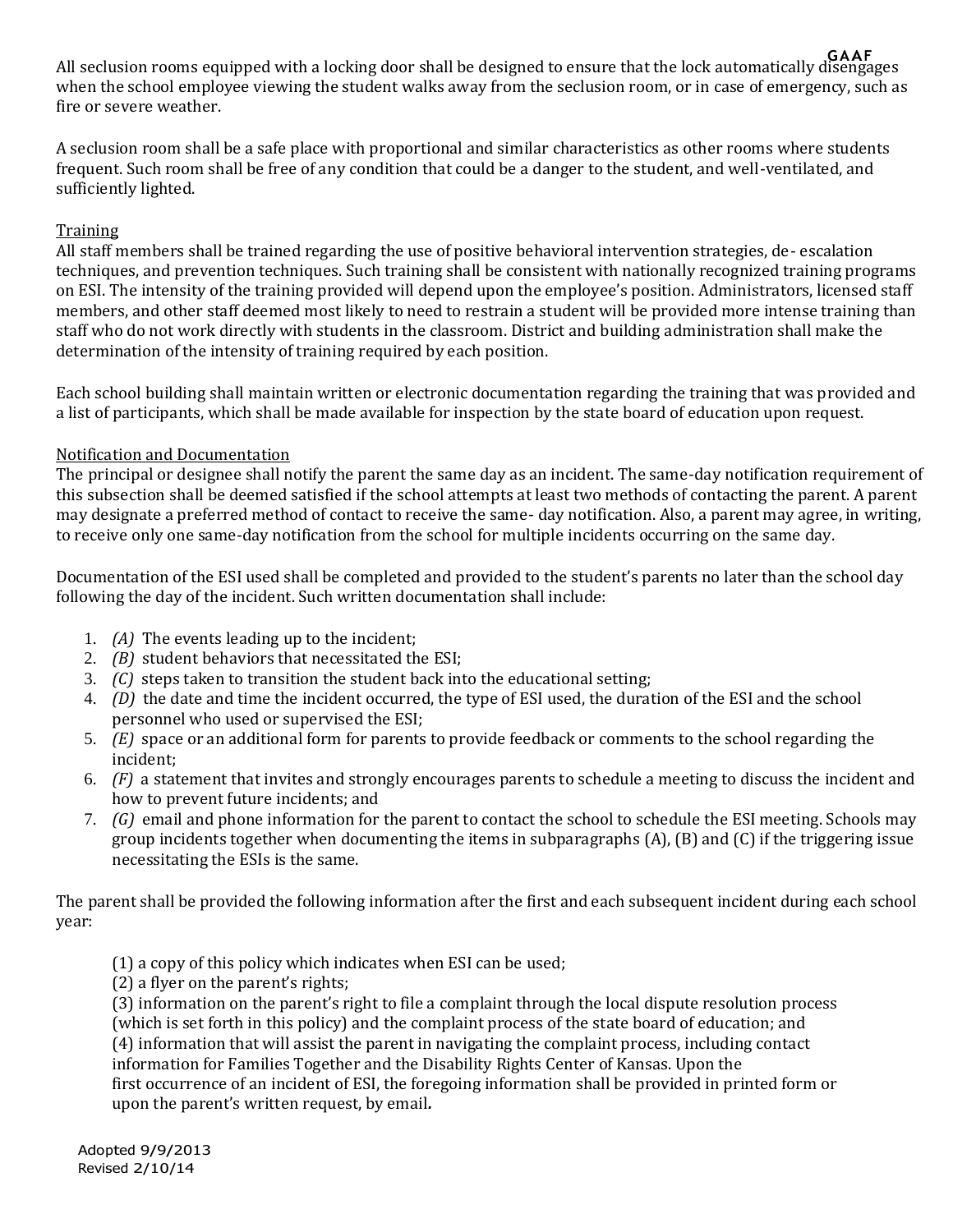**GAAF** Upon the occurrence of a second or subsequent incident the parent shall be provided with a full and direct website address containing such information.

# Law Enforcement, School Resource, and Campus Security Officers

Campus police officers and school resource officers shall be exempt from the requirements of this policy when engaged in an activity that has a legitimate law enforcement purpose. School security officers shall not be exempt from the requirements of this policy.

If a school is aware that a law enforcement officer or school resource officer has used seclusion, physical restraint, or mechanical restraint on a student, the school shall notify the parent the same day using the parent's preferred method of contact. A school shall not be required to provide written documentation to a parent, as set forth above, regarding law enforcement use of an emergency safety intervention, or report to the state department of education any law enforcement use of an emergency safety intervention. For purposes of this subsection, mechanical restraint includes, but is not limited to, the use of handcuffs.

# Documentation of ESI Incidents

Except as specified above with regard to law enforcement or school resource officer use of emergency safety interventions, each building shall maintain documentation any time ESI is used with a student. The documentation shall include all of the following:

- Date and time of the ESI,
- Type of ESI,
- Length of time the ESI was used,
- School personnel who participated in or supervised the ESI,
- Whether the student had an individualized education program at the time of the incident, Whether the student had a section 504 plan at the time of the incident, and
- Whether the student had a behavior intervention plan at the time of the incident.

All such documentation shall be provided to the building principal, who shall be responsible for providing copies of such documentation to the superintendent or the superintendent's designee on at least a biannual basis. At least once per school year, each building principal or designee shall review the documentation of ESI incidents with appropriate staff members to consider the appropriateness of the use of ESI in those instances.

# Reporting Data

District administration shall report ESI data to the state department of education as required.

# Parent Right to Meeting on ESI Use

After each incident, a parent may request a meeting with the school to discuss and debrief the incident. A parent may request such meeting verbally, in writing, or by electronic means. A school shall hold a meeting requested under this subsection within 10 school days of the parent's request. The focus of any such meeting shall be to discuss proactive ways to prevent the need for emergency safety interventions and to reduce incidents in the future.

For a student with an IEP or a Section 504 plan, such student's IEP team or Section 504 plan team shall discuss the incident and consider the need to conduct a functional behavioral assessment, develop a behavior intervention plan, or amend the behavior intervention plan if already in existence.

For a student with a section 504 plan, such student's section 504 plan team shall discuss and consider the need for a special education evaluation. For students who have an individualized education program and are placed in a private school by a parent, a meeting called under this subsection shall include the parent and the private school, who shall consider whether the parent should request an individualized education program team meeting. If the parent requests an individualized education program team meeting, the private school shall help facilitate such meeting.

the appreprist propriation a referral for a special education evaluation, the need for a functional behavioral assessment, or Revised 2/10/14 For a student without an IEP or Section 504 plan, the school staff and the parent shall discuss the incident and consider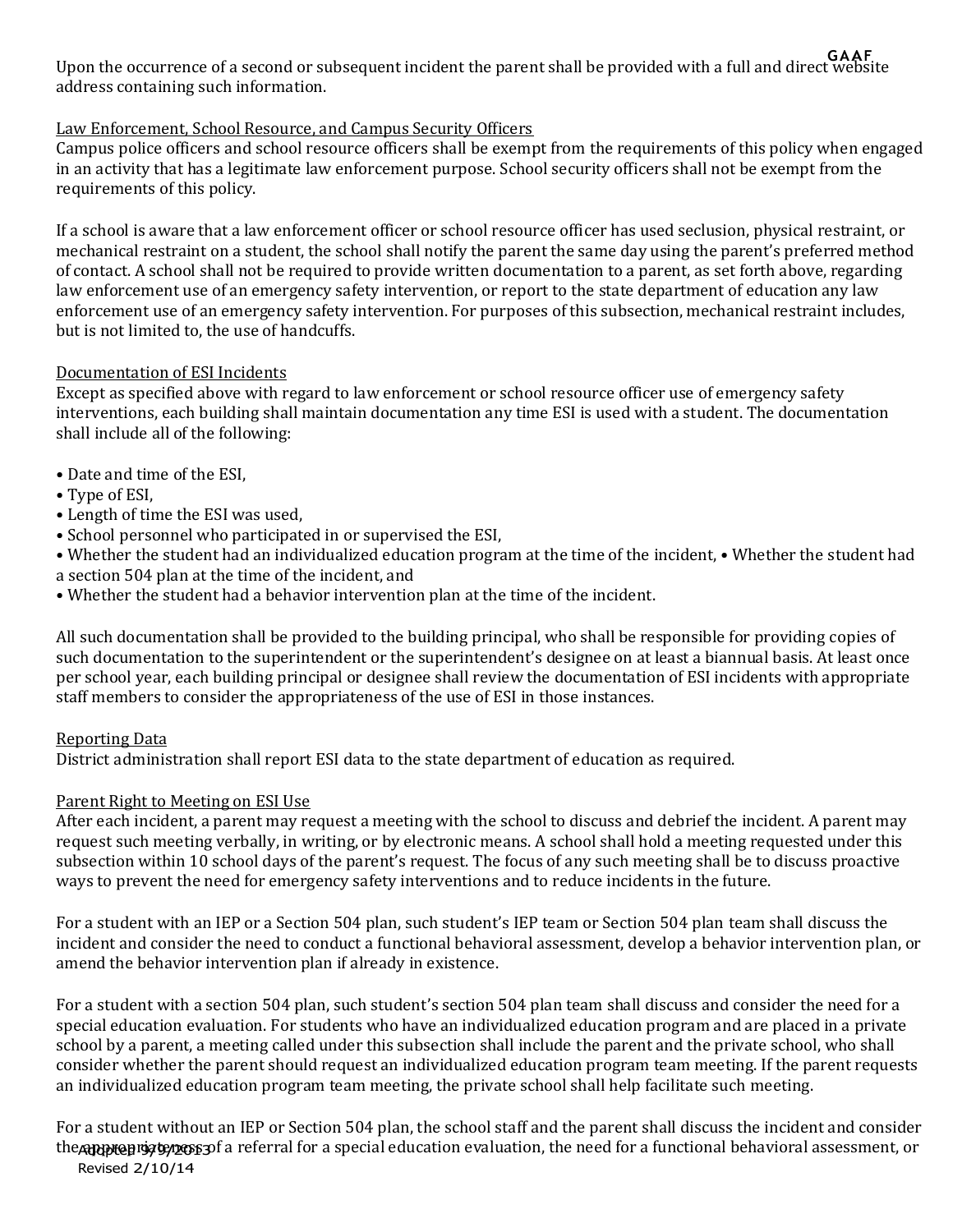**GAAF** the need for a behavior intervention plan. Any such meeting shall include the student's parent, a school administrator for the school the student attends, one of the student's teachers, a school employee involved in the incident, and any other school employees designated by the school administrator as appropriate for such meeting.

The student who is the subject of such meetings shall be invited to attend the meeting at the discretion of the parent. The time for calling such a meeting may be extended beyond the 10-day limit if the parent of the student is unable to attend within that time period. Nothing in this section shall be construed to prohibit the development and implementation of a functional behavior assessment or a behavior intervention plan for any student if such student would benefit from such measures.

# Local Dispute Resolution Process

If a parent believes that an emergency safety intervention has been used on the parent's child in violation of state law or board policy, the parent may file a complaint as specified below.

The board of education encourages parents to attempt to resolve issues relating to the use of ESI informally with the building principal and/or the superintendent before filing a formal complaint with the board. Once an informal complaint is received, the administrator handling such complaint shall investigate such matter, as deemed appropriate by the administrator. In the event that the complaint is resolved informally, the administrator must provide a written report of the informal resolution to the superintendent and the parents and retain a copy of the report at the school. The superintendent will share the informal resolution with the board of education and provide a copy to the state department of education.

If the issues are not resolved informally with the building principal and/or superintendent the parents may submit a formal written complaint to the board of education by providing a copy of the complaint to the clerk of the board and the superintendent within thirty (30) days after the parent is informed of the incident.

Upon receipt of a formal written complaint, the board president shall assign an investigator to review the complaint and report findings to the board as a whole. Such investigator may be a board member, a school administrator selected by the board, or a board attorney. Such investigator shall be informed of the obligation to maintain confidentiality of student records and shall report the findings of fact and recommended corrective action, if any*,* to the board in executive session.

Any such investigation must be completed within thirty (30) days of the receipt of the formal written complaint by the board clerk and superintendent. On or before the 30th day after receipt of the written complaint, the board shall adopt written findings of fact and, if necessary, appropriate corrective action. A copy of the written findings of fact and any corrective action adopted by the board shall only be provided to the parents, the school, and the state department of education and shall be mailed to the parents and the state department within 30 days of the board's receipt of the formal complaint.

If desired, a parent may file a complaint under the state board of education administrative review process within thirty (30) days from the date a final decision is issued pursuant to the local dispute resolution process.

Adopted 9.9.2013 Revised 2.10.14 Revised 9.14.15 Revised 9.12.16 7 Revised 9.10.18 Revised 2.11.19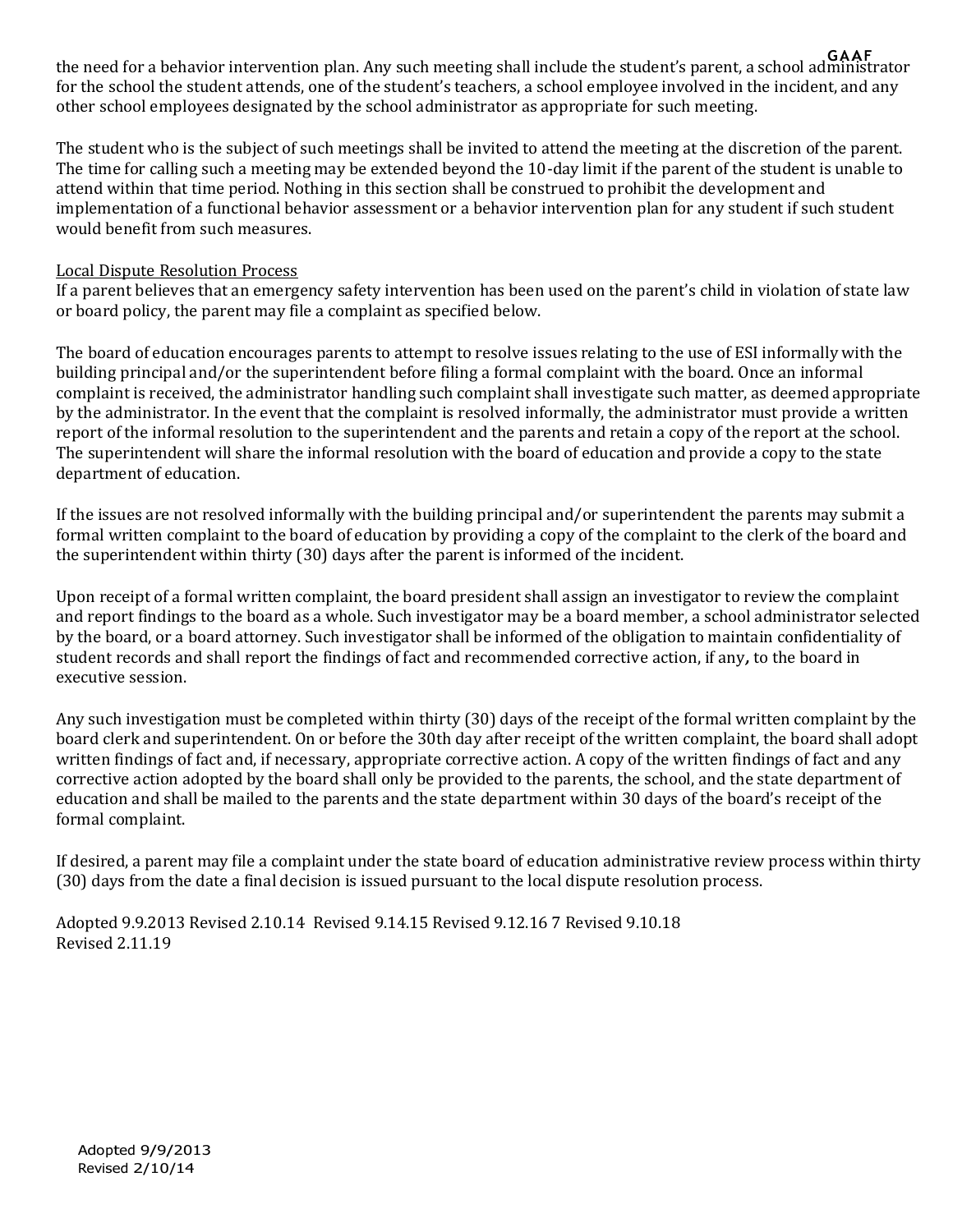# **APPENDIX B**

# **PRATT UNIFIED SCHOOL DISTRICT 382**

# **Request for Medication to be Administered During School Attendance**

| Name of Student:                                                                                                                                                                                                                                                                                                                                               |                                                                                                            |
|----------------------------------------------------------------------------------------------------------------------------------------------------------------------------------------------------------------------------------------------------------------------------------------------------------------------------------------------------------------|------------------------------------------------------------------------------------------------------------|
| School: Contract Contract Contract Contract Contract Contract Contract Contract Contract Contract Contract Contract Contract Contract Contract Contract Contract Contract Contract Contract Contract Contract Contract Contrac                                                                                                                                 |                                                                                                            |
|                                                                                                                                                                                                                                                                                                                                                                |                                                                                                            |
|                                                                                                                                                                                                                                                                                                                                                                |                                                                                                            |
|                                                                                                                                                                                                                                                                                                                                                                |                                                                                                            |
| Date:                                                                                                                                                                                                                                                                                                                                                          | Signature of Physician                                                                                     |
| I hereby give my permission for<br>prescription at school as ordered. I understand that it is my responsibility to furnish this medication.<br>I further understand that any school employee who administers any drug to my student in accordance<br>with written instructions from the physician or dentist shall not be liable for damages as a result of an | adverse drug reaction suffered by the student because of administering or failure to administer such drug. |
| Date:                                                                                                                                                                                                                                                                                                                                                          |                                                                                                            |

Signature of Parent or Guardian

**NOTE: The medication is to be brought to school in the original container appropriately labeled by the pharmacy, or physician, stating the name of the medication, the dosage, and number of days to be administered at school.**